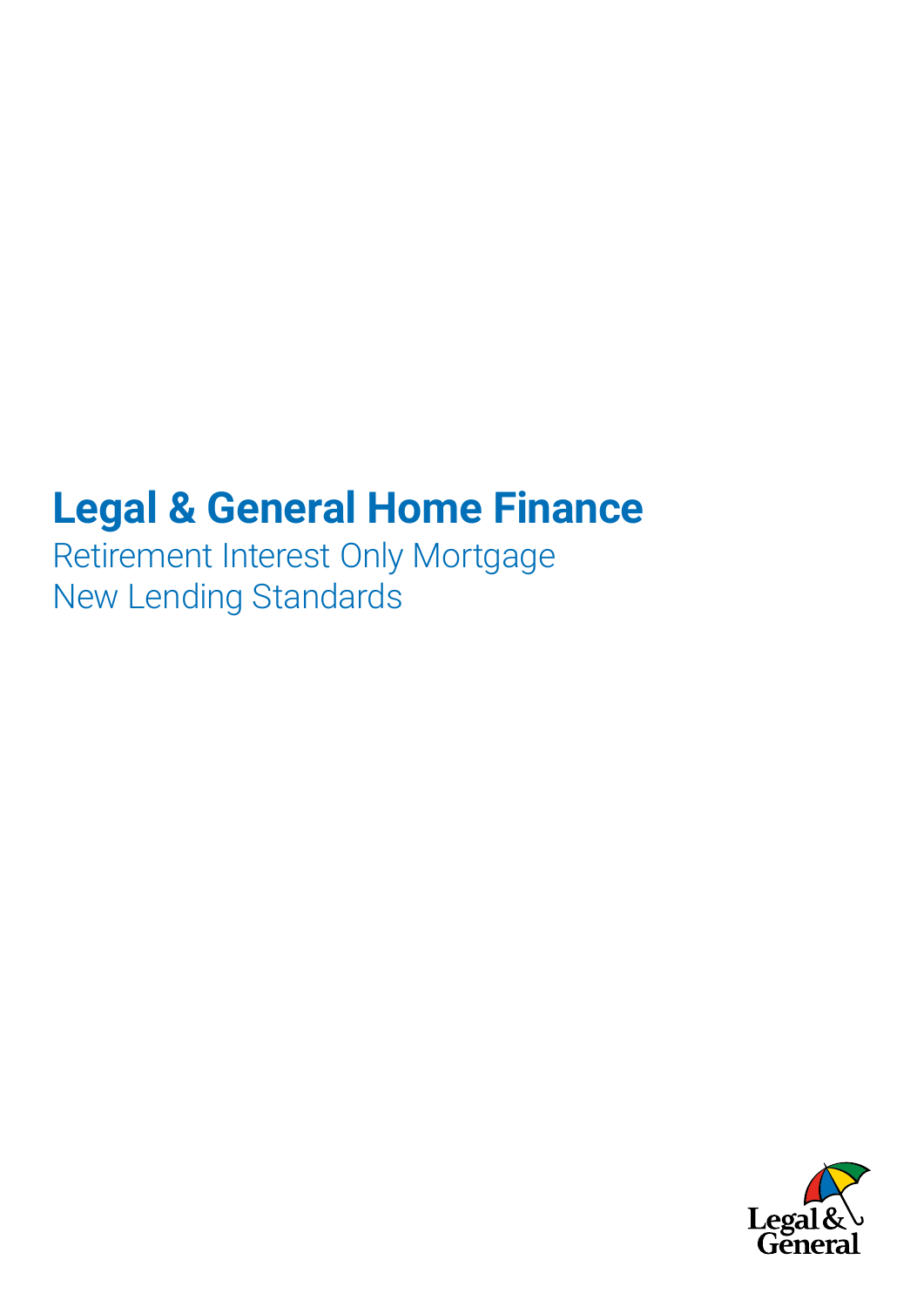## **Contents**

| Introduction<br>1.                      | $\mathbf{3}$            |
|-----------------------------------------|-------------------------|
| 2. Lending Source                       | $\mathbf{3}$            |
| 3. Lending Purpose                      | $\mathbf{3}$            |
| 4. Repayment Types                      | $\overline{\mathbf{4}}$ |
| 5. Lending Limits                       | 4                       |
| 6. Borrower Types                       | 6                       |
| 7. Customer Verification                | $\overline{7}$          |
| 8. Credit Score                         | $\overline{7}$          |
| 9. Credit Search                        | $\pmb{8}$               |
| 10. Affordability                       | 8                       |
| 11. Income and Expenditure Verification | 12                      |
| 12. Security                            | 16                      |
| 13. Location/Tenure/Occupation          |                         |
| 14. Valuation                           |                         |
| 15. Existing Mortgage Customers         |                         |
| 16. Expiry Dates                        | 25                      |
| 17. Policy Exceptions                   | 25                      |
| 18. Glossary                            | 25                      |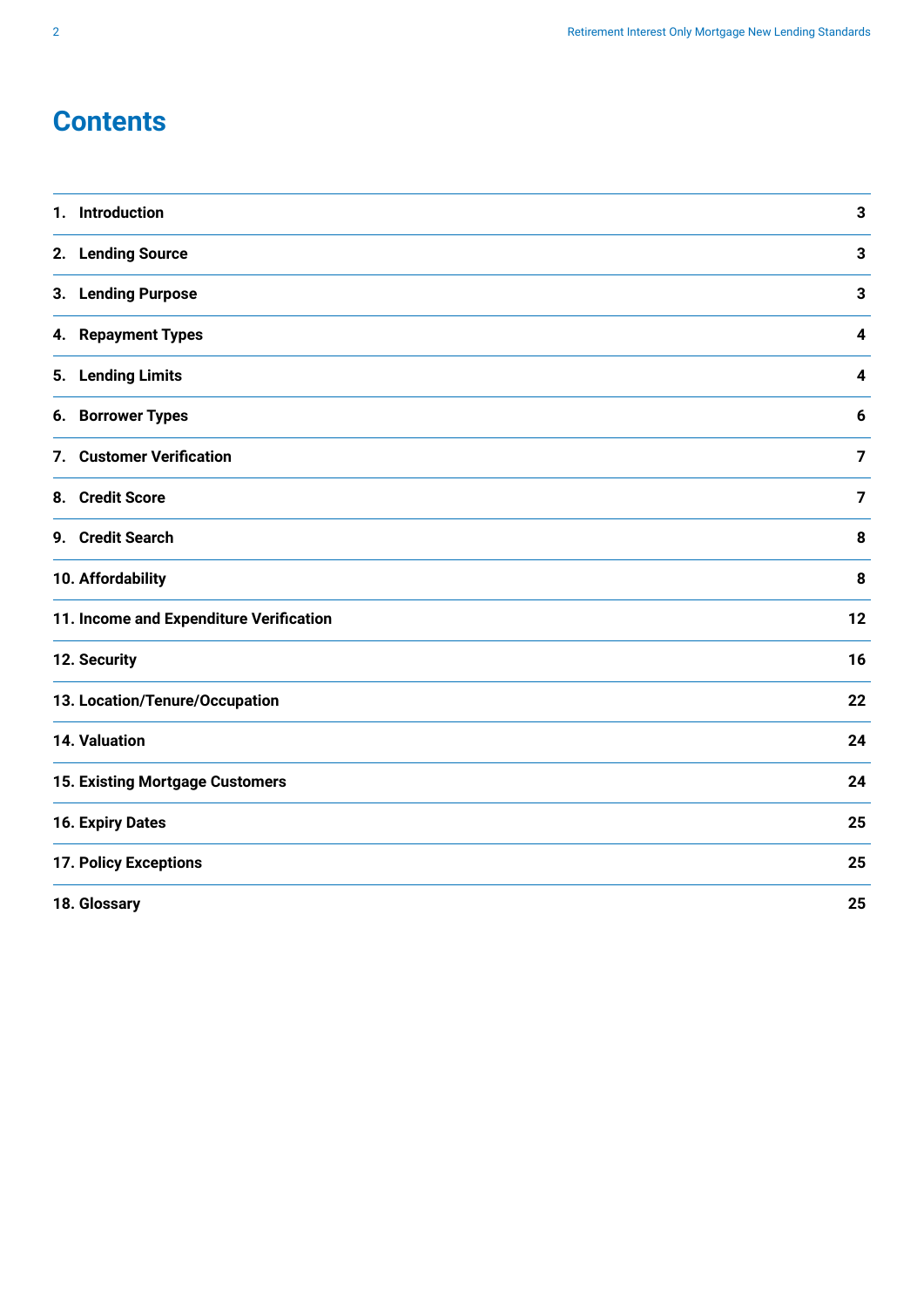#### <span id="page-2-0"></span>**1. Introduction**

The New Lending Standards apply to new customers and existing customers who are applying for a new Retirement Interest Only (RIO) residential mortgage with Legal & General Home Finance (LGHF). Within the New Lending Standards there are 3 different types of 'lending rules' - "Lending Policy", "Mandatory Standards" and "Standards".

"Lending Policy and Mandatory Standards" provide the absolute policy boundaries within which all lending must be undertaken to ensure compliance with Responsible Lending rules and the LGHF Risk Appetite. It is however acknowledged that in exceptional circumstances there may be a requirement to accept a mortgage which does not meet these rules but where the decision to lend is still within the best interests of the customer and LGHF. Therefore, the ability to apply a controlled exception exists but is restricted, by an operational mandate, to LGHF's most senior mandate holders and all cases are reported as "Outside Lending Policy".

These Standards are for internal use only and cannot be distributed externally without the Policy Owner's permission.

The LGHF Lending Principles are;

- Financially strong borrowers:
	- Borrowers with the ability to repay, as determined by the LGHF affordability model, on a long-term basis and;
	- Borrowers with the willingness to repay evidenced via their credit score, past behaviours and Loan to Value (LTV)
- Security residential property which will be the borrower's main residence is suitable for immediate occupation, is readily marketable and on which LGHF can obtain a first legal charge.

| <b>Lending Source</b> |                                                                                                                                                        |  |
|-----------------------|--------------------------------------------------------------------------------------------------------------------------------------------------------|--|
| Code                  | <b>Policy</b>                                                                                                                                          |  |
| NI 0201               | LGHF accepts new lending residential applications on a fully advised basis via the following sources:<br>Intermediary (must be authorised by the FCA). |  |
| Code                  | <b>Standards</b>                                                                                                                                       |  |
| N/A                   | There are some differences for existing mortgage customers $-$ refer to section 15.                                                                    |  |

| 3.<br><b>Lending Purpose</b> |                                                                                                                                                                                                                                          |  |
|------------------------------|------------------------------------------------------------------------------------------------------------------------------------------------------------------------------------------------------------------------------------------|--|
| Code                         | <b>Policy</b>                                                                                                                                                                                                                            |  |
| <b>NL0301</b>                | LGHF offers residential mortgages for the following purposes:<br>House purchase<br>$\bullet$<br>Re-mortgage<br>$\bullet$                                                                                                                 |  |
| <b>NL0302</b>                | Customers must own 100% share of the property.                                                                                                                                                                                           |  |
| Code                         | <b>Standards</b>                                                                                                                                                                                                                         |  |
| <b>NL0303</b>                | Lending must be for the customers main residence.                                                                                                                                                                                        |  |
| <b>NL0304</b>                | The maximum number of borrowers per application is 2. Both must be registered at Land Registry<br>following completion.                                                                                                                  |  |
| <b>NL0305</b>                | Re-Mortgages<br>At application, at least one customer must have owned and lived in the property for at least 6 months<br>$\bullet$<br>Where additional funds are being raised this is acceptable unless it is for business purposes<br>٠ |  |
|                              | Acceptable deposit types                                                                                                                                                                                                                 |  |
| <b>NL0306</b>                | Customer's own sources/savings and not borrowed.                                                                                                                                                                                         |  |
| <b>NL0307</b>                | Gifted from an immediate family member only.                                                                                                                                                                                             |  |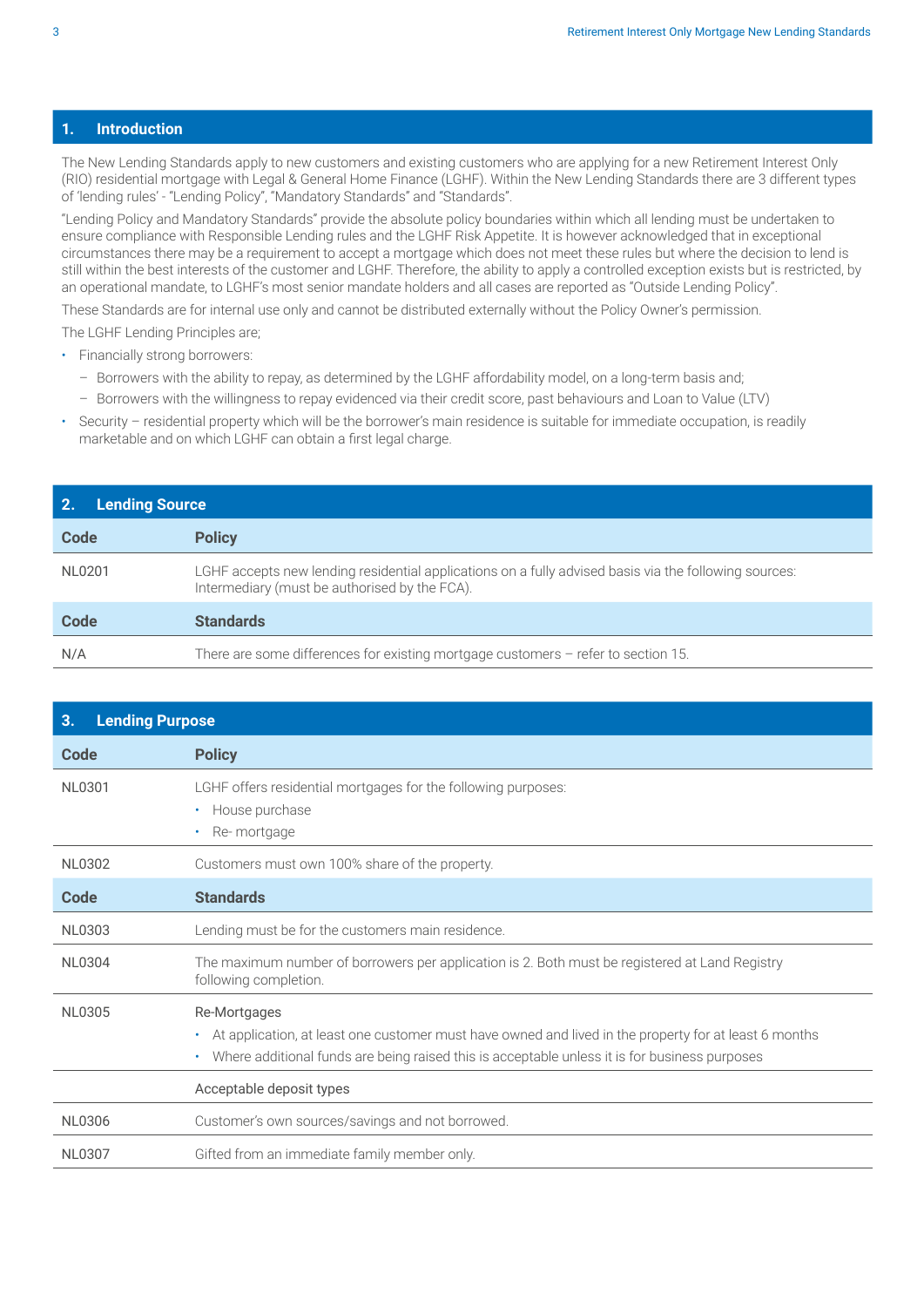<span id="page-3-0"></span>

| <b>NL0308</b> | Builders offer incentives to purchasers in the form of allowances; cash backs and deposit paid schemes.<br>These are acceptable subject to:                                                                                                                                                                                                                       |
|---------------|-------------------------------------------------------------------------------------------------------------------------------------------------------------------------------------------------------------------------------------------------------------------------------------------------------------------------------------------------------------------|
| NL0309        | For Houses & Bungalows: the maximum allowable builder's incentive is 5%. If the total value of incentives<br>$\bullet$<br>exceeds 5% of the purchase price, the difference should be deducted from the purchase price and LTV<br>calculated on the lower figure                                                                                                   |
| NL0310        | For flats and maisonettes: where the builder's incentive is cash back or deposit paid, this is not acceptable<br>$\bullet$<br>unless the full incentive is deducted from the purchase price to calculate the loan to value. Any other<br>incentives must not exceed 5%                                                                                            |
| <b>NL0311</b> | Concessionary purchases are acceptable subject to:<br>Purchasing from immediate family member<br>$\bullet$<br>Solicitor confirmation of the purchase price and details of the vendor<br>٠<br>The LTV is calculated using the valuation amount, not the discounted purchase price<br>$\bullet$<br>The loan amount not exceeding the discounted purchase price<br>٠ |

| <b>EA</b><br><b>Repayment Types</b> |                                                                                                         |  |
|-------------------------------------|---------------------------------------------------------------------------------------------------------|--|
| Code                                | <b>Policy</b>                                                                                           |  |
| NL0401                              | RIO mortgages are all offered on an Interest Only (IO) basis.                                           |  |
| Code                                | <b>Standards</b>                                                                                        |  |
| NL0402                              | Repayment strategy for RIO mortgages is Sale of Mortgaged Property at the end of the mortgage contract. |  |

| <b>Lending Limits</b><br>5. |                                                                                                                                                                                                                                                                                                                                                                    |  |
|-----------------------------|--------------------------------------------------------------------------------------------------------------------------------------------------------------------------------------------------------------------------------------------------------------------------------------------------------------------------------------------------------------------|--|
| Code                        | <b>Policy</b>                                                                                                                                                                                                                                                                                                                                                      |  |
| <b>NL0501</b>               | Maximum Loan to Value (LTV) is 60% plus fees.                                                                                                                                                                                                                                                                                                                      |  |
| <b>NL0502</b>               | Mortgage term will be determined by the mortality tables within the lending system.                                                                                                                                                                                                                                                                                |  |
| NL0503                      | Maximum Loan to Income (LTI) ranges from 8.5x to 8.0x based on verified income amount.                                                                                                                                                                                                                                                                             |  |
| Code                        | <b>Standards</b>                                                                                                                                                                                                                                                                                                                                                   |  |
| <b>NL0504</b>               | Maximum LTV's:<br>Loan to Value is calculated on the lower of the purchase price or property valuation, and the LTV calculation<br>excludes fees which can be added to the loan.                                                                                                                                                                                   |  |
| <b>NL0505</b>               | For flats and maisonettes, the valuation will be reduced by 15%, i.e. 85% of the valuation will be used for<br>purchase or re-mortgage.<br>For example:<br>Eg. Valuation is £100,000 and LGHF product allows you to borrow 60%.<br>The calculation will be:<br>£100,000 x $15\%$ = £15,000<br>£100,000 - £15,000 = £85,000<br>£85,000 x 60% = £51,000 maximum loan |  |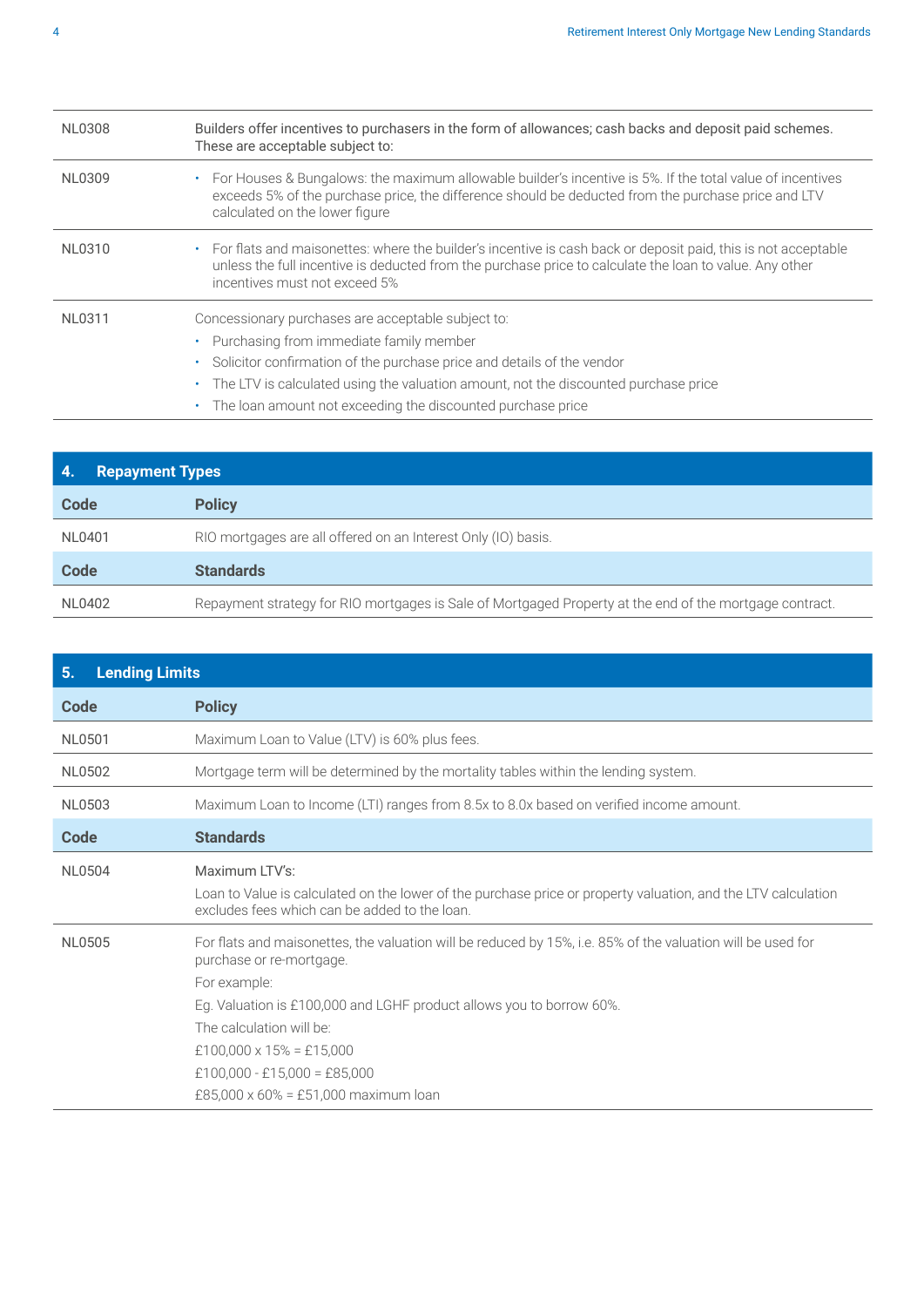### NL0506 Age restricted properties. These are properties with resale restricted to a specific age group by lease, restricted covenant or planning consent. The maximum LTV will be reduced by 5%. Eg. Valuation is £100,000 & LGHF product allows you to borrow 60% The calculation will be:  $60\% - 5\% = 55\%$ £100,000 x 55% = £55,000 maximum loan Note: this Standard excludes Retirement Villages which are covered by separate Standard NL0513

#### NL0507 **Properties with a valuation over £2m are adjusted in accordance with the Funder matrix**

| <b>Property Type</b>      | <b>Location</b> | <b>Haircut</b>                        |
|---------------------------|-----------------|---------------------------------------|
| Flats                     | All Regions     | Standard 15% plus 10% over £2m        |
| <b>Houses</b>             | All Regions     | 20% over £2m                          |
| <b>Other</b>              | <b>Location</b> | <b>Haircut</b>                        |
| <b>Desktop Valuations</b> | All Regions     | 5% applied to the full property value |

Eg. If a house is valued at £7,000,000 an LGHF product allows you to borrow 60%.

The calculation would be:

| £7,000,000 - £2,000,000 = £5,000,000               |
|----------------------------------------------------|
| £5,000,000 x 20% (High Value Haircut) = £1,000,000 |
| $£5.000.000 - £1.000.000 = £4.000.000$             |
| £4,000,000 + £2,000,000 = £6,000,000               |
| £6,000,000 x 60% = £3,600,000 maximum loan         |

Eg. If the property is a flat/maisonette and valued over £2m then a further 'high value haircut' is applied in addition to the 15% reduction for the property type. However, the 15% reduction for the property type is always taken off the whole amount first. This quote is based on a flat/maisonette valued over £2m and an LGHF product allows you to borrow 60%.

The calculation would be:

|        | £7,000,000 x 15% (Flat/maisonette haircut) = £1,050,000.                                         |
|--------|--------------------------------------------------------------------------------------------------|
|        | £7,000,000 - £1,050,000 = £5,950,000.                                                            |
|        | £5,950,000 - £2,000,000 = £3,950,000.                                                            |
|        | £3,950,000 - 10% (high value haircut) = £395,000.                                                |
|        | £3,950,000 - £395,000 = £3,555,000.                                                              |
|        | £3,555,555 + £2,000,000 = £5,555,555.                                                            |
|        | £5,555,555 x 60% = £3,333,333 maximum loan.                                                      |
|        | Eq. If the property is then also age restricted flat then the maximum LTV will be reduced by 5%. |
|        | The calculation would then be:                                                                   |
|        | £7,000,000 x 85% = £5,950,000.                                                                   |
|        | £5,950,000 - £2,000,000 = £3,950,000.                                                            |
|        | £3,950,000 - 10% (high value haircut) = £395,000.                                                |
|        | £3,950,000 - £395,000 = £3,555,000.                                                              |
|        | £3,555,555 + £2,000,000 = £5,555,555.                                                            |
|        | £ 5,555,000 x 55% (60% product LTV - 5% age restricted haircut) = £3,055,250 maximum loan.       |
| NL0508 | Minimum Term:                                                                                    |
|        | Term will be determined by the mortality tables built into the lending system.                   |
| NL0509 | Minimum Loan:                                                                                    |
|        | £10,000                                                                                          |
|        |                                                                                                  |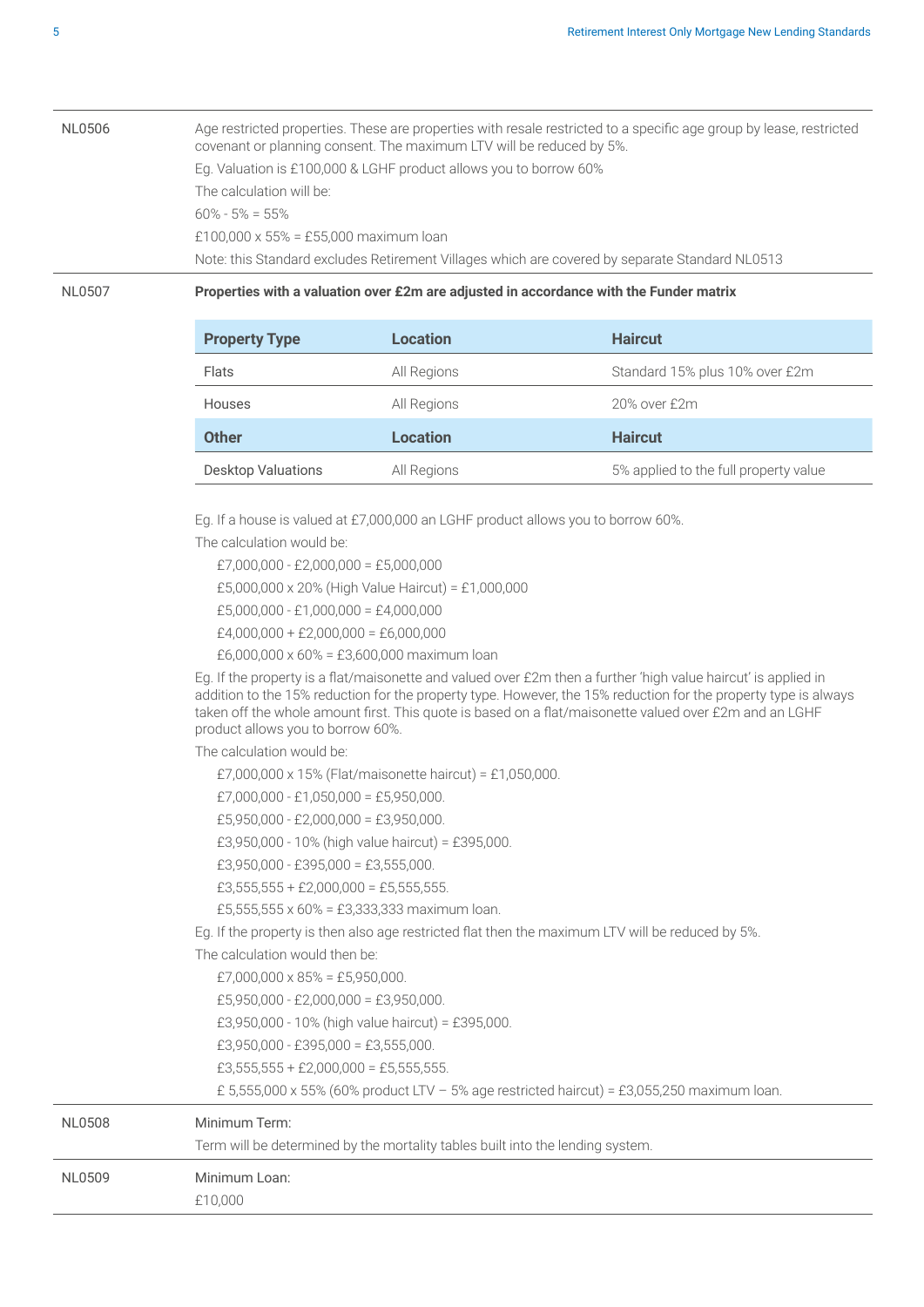<span id="page-5-0"></span>

| <b>NL0510</b> | Maximum Loan to income (LTI):                                                                                                                                        |       |
|---------------|----------------------------------------------------------------------------------------------------------------------------------------------------------------------|-------|
|               | For both joint and single applicants, applied to the gross allowable income (total income entered into<br>affordability model, i.e. sum of all types and % allowed). |       |
|               | Based on verified income at application, i.e. customers' current earnings at DIP.                                                                                    |       |
|               | <b>Customer Income (Single/Joint)</b>                                                                                                                                | LTI   |
|               | £0-£24,999                                                                                                                                                           | 8.00x |
|               | £25,000-£50,000                                                                                                                                                      | 8.25x |
|               | Above £50,000                                                                                                                                                        | 8.50x |
|               | All the above 'rules' are subject to product availability.                                                                                                           |       |
|               | Minimum Property Value:                                                                                                                                              |       |
| <b>NL0511</b> | £70,000 for houses and bungalows                                                                                                                                     |       |
| <b>NL0512</b> | £100,000 for flats, maisonettes, ex-Local Authority/Ex-MOD/Ex-Housing Authority properties                                                                           |       |
| <b>NL0513</b> | Maximum Property Value:<br>£7,000,000 subject to Funder approval.                                                                                                    |       |
| <b>NL0514</b> | Retirement Villages are not allowed for RIO.                                                                                                                         |       |

| <b>Borrower Types</b><br>6. |                                                                                                                                                                                                                                                                                                                                                                                                                                                                                                                                                                                                                                                                                                                                                                                                                                                                                                                                                                                                                         |  |
|-----------------------------|-------------------------------------------------------------------------------------------------------------------------------------------------------------------------------------------------------------------------------------------------------------------------------------------------------------------------------------------------------------------------------------------------------------------------------------------------------------------------------------------------------------------------------------------------------------------------------------------------------------------------------------------------------------------------------------------------------------------------------------------------------------------------------------------------------------------------------------------------------------------------------------------------------------------------------------------------------------------------------------------------------------------------|--|
| Code                        | <b>Policy</b>                                                                                                                                                                                                                                                                                                                                                                                                                                                                                                                                                                                                                                                                                                                                                                                                                                                                                                                                                                                                           |  |
| <b>NL0601</b>               | Will only lend to individuals.                                                                                                                                                                                                                                                                                                                                                                                                                                                                                                                                                                                                                                                                                                                                                                                                                                                                                                                                                                                          |  |
| NL0602                      | Minimum age 55.                                                                                                                                                                                                                                                                                                                                                                                                                                                                                                                                                                                                                                                                                                                                                                                                                                                                                                                                                                                                         |  |
| <b>Code</b>                 | <b>Standards</b>                                                                                                                                                                                                                                                                                                                                                                                                                                                                                                                                                                                                                                                                                                                                                                                                                                                                                                                                                                                                        |  |
| <b>NL0603</b>               | Maximum age - 90 at application (each borrower).                                                                                                                                                                                                                                                                                                                                                                                                                                                                                                                                                                                                                                                                                                                                                                                                                                                                                                                                                                        |  |
| <b>NL0604</b>               | Lending to a customer who is retired or enters retirement during the term of the mortgage is permitted, LGHF<br>defines retirement age as age 67 or declared age whichever is earlier.                                                                                                                                                                                                                                                                                                                                                                                                                                                                                                                                                                                                                                                                                                                                                                                                                                  |  |
| <b>NL0607</b>               | Foreign nationals must confirm whether they have indefinite leave to remain or right to reside.                                                                                                                                                                                                                                                                                                                                                                                                                                                                                                                                                                                                                                                                                                                                                                                                                                                                                                                         |  |
| <b>NL0608</b>               | Lending is not permitted to customers with diplomatic immunity from UK law.                                                                                                                                                                                                                                                                                                                                                                                                                                                                                                                                                                                                                                                                                                                                                                                                                                                                                                                                             |  |
| <b>NL0609</b>               | All applicants must have been resident in the UK for at least 6 months.                                                                                                                                                                                                                                                                                                                                                                                                                                                                                                                                                                                                                                                                                                                                                                                                                                                                                                                                                 |  |
| NL0610                      | Power of Attorney: applications made under an Enduring or Lasting Power of Attorney for Property and<br>Financial Affairs may be acceptable for RIO applications subject to the following requirements:<br>· The Power of Attorney documents needs to be submitted to LGHF for prior approval together with Photo ID<br>and proof of residence for each attorney. We will not accept an attorney signing on behalf of any borrower<br>unless the borrower has a physical or mental incapacity.<br>Where a borrower is physically incapacitated i.e., they cannot sign the document themselves, they can have<br>$\bullet$<br>an attorney appointed under an enduring or lasting power to sign on their behalf provided that both the<br>borrower and attorney are advised by the financial adviser and solicitor.<br>Please note that if an Enduring Power of Attorney has been formally registered with the Office of Public<br>$\bullet$<br>Guardian any physical incapacity has been overtaken by mental incapacity. |  |
|                             | Where a borrower is mentally incapacitated the enduring or lasting power of attorney must be requested<br>$\bullet$<br>with the office of the Public Guardian. In addition, we should confirm that the purpose of the equity release is<br>for the welfare and benefit of the borrower.                                                                                                                                                                                                                                                                                                                                                                                                                                                                                                                                                                                                                                                                                                                                 |  |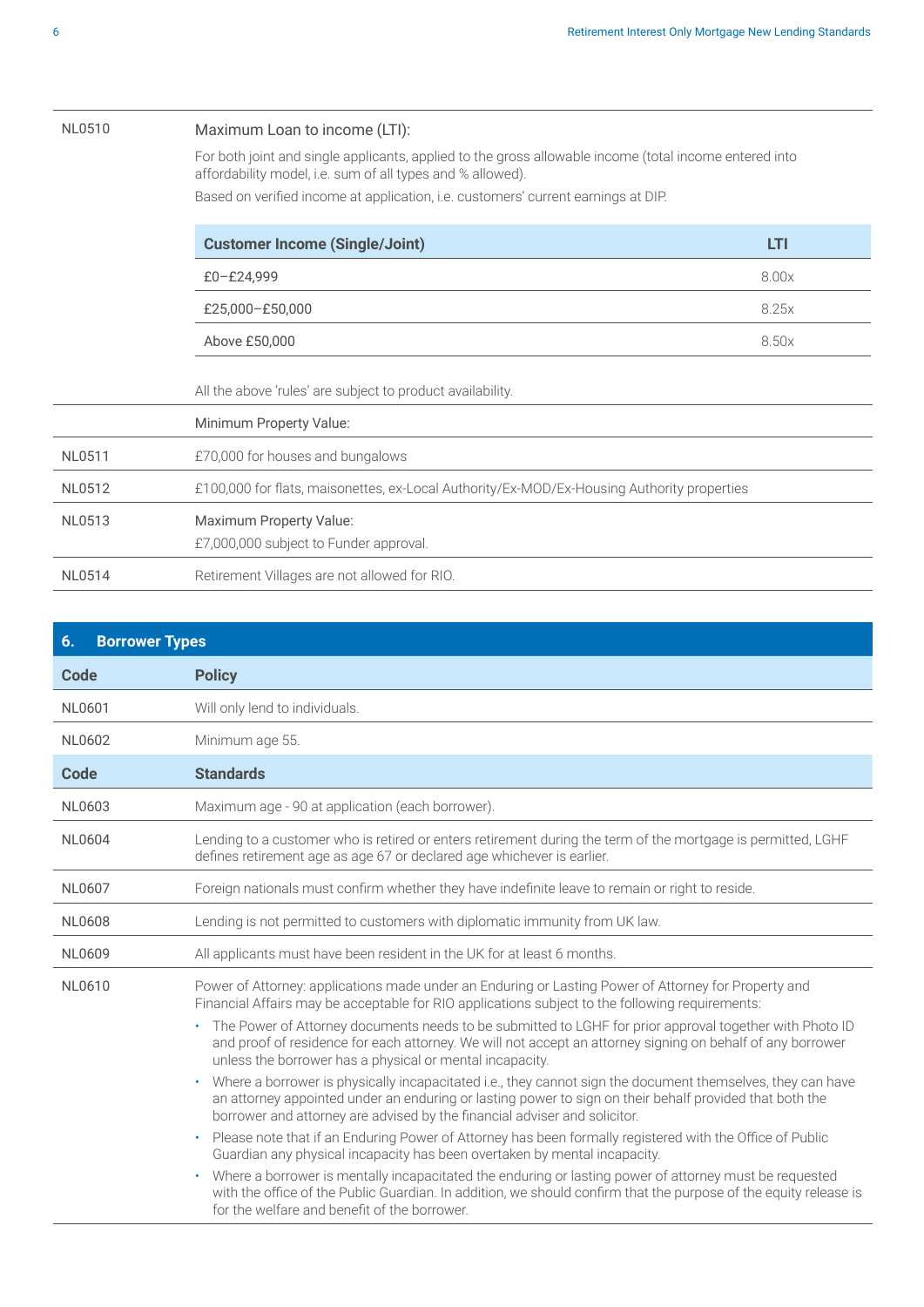- <span id="page-6-0"></span>• "General" Powers of Attorney and "Health and Welfare" Powers of Attorney are not acceptable
- A borrower cannot act in signing the mortgage deed as both Proprietor and Attorney as this is not acceptable to the Land Registry
- Where a borrower is mentally incapacitated and has not validly appointed an Attorney, it may be possible to proceed by way of having a Deputy appointed by the Court of Protection. The Order appointing the Deputy should also specifically mention the RIO mortgage and the Deputy appointed must not be a registered proprietor / spouse.

#### The Applicant: Power of Attorney - Joint Owner scenarios

Land Registry will reject applications where the joint owner is represented by a Deputy unless:

- A new trustee is appointed in place of the customer, or
- There is a specific Court Order in favour of the acting Deputy permitting the Deputy to deal with the beneficial interest of the incapacitated owner.

A newly appointed third-party trustee would not tend to be a suitable solution for a RIO mortgage as the trustee would not have the same obligations or relationship with the incapacitated borrower that a Deputy has. The implication is that for joint owner situations, the Deputy must always be specifically authorised to agree to the RIO mortgage.

A Court Order supplementing the existing Property and Financial Affairs Court Order would be required.

#### The Applicant: Power of Attorney - Scotland

In Scotland, there are 3 types of Power of Attorney.

- Continuing Power of Attorney
- Welfare Power of Attorney (Not appropriate for Equity Release)
- Combined Power of Attorney

A Continuing Power of Attorney must be registered at Office of the Public Guardian (Scotland). Guardianship Orders are made by the Sheriff appointing an individual to make decisions and act for an incapable person on an on-going basis. This is usually for 3 years or more. A Guardianship Order is applicable where there is no Power of Attorney in place and you need sheriff court approval to obtain one.

| <b>Customer Verification</b><br>7. |                                                                                                                                                                                                                                                                                             |  |
|------------------------------------|---------------------------------------------------------------------------------------------------------------------------------------------------------------------------------------------------------------------------------------------------------------------------------------------|--|
| Code                               | <b>Policy</b>                                                                                                                                                                                                                                                                               |  |
| As below                           |                                                                                                                                                                                                                                                                                             |  |
| Code                               | <b>Standards</b>                                                                                                                                                                                                                                                                            |  |
| n/a                                | There are some differences for existing mortgage customers $-$ refer to section 15.                                                                                                                                                                                                         |  |
| NL0701                             | All new applications must comply with the requirements of the Money Laundering Regulations Act.                                                                                                                                                                                             |  |
| NL0702                             | Proof of name and current address required for all new customers, to meet Anti Money Laundering regulation<br>and requirements.                                                                                                                                                             |  |
| NL0703                             | Customers who are not UK Nationals must provide evidence that they have either indefinite leave or right to<br>reside, via a passport (showing stamp) or confirmation from the Home Office.                                                                                                 |  |
| <b>NL0704</b>                      | If ID is required and if the customer is unable to provide in their current name as they have recently changed<br>their name, either due to choice or marriage, ID must be obtained in the previous name, along with a copy of<br>change of name via deed poll or the marriage certificate. |  |

| 8.<br><b>Credit Score</b> |                                                          |
|---------------------------|----------------------------------------------------------|
| Code                      | <b>Policy</b>                                            |
| NL0801                    | Every application must pass LGHF's minimum credit score. |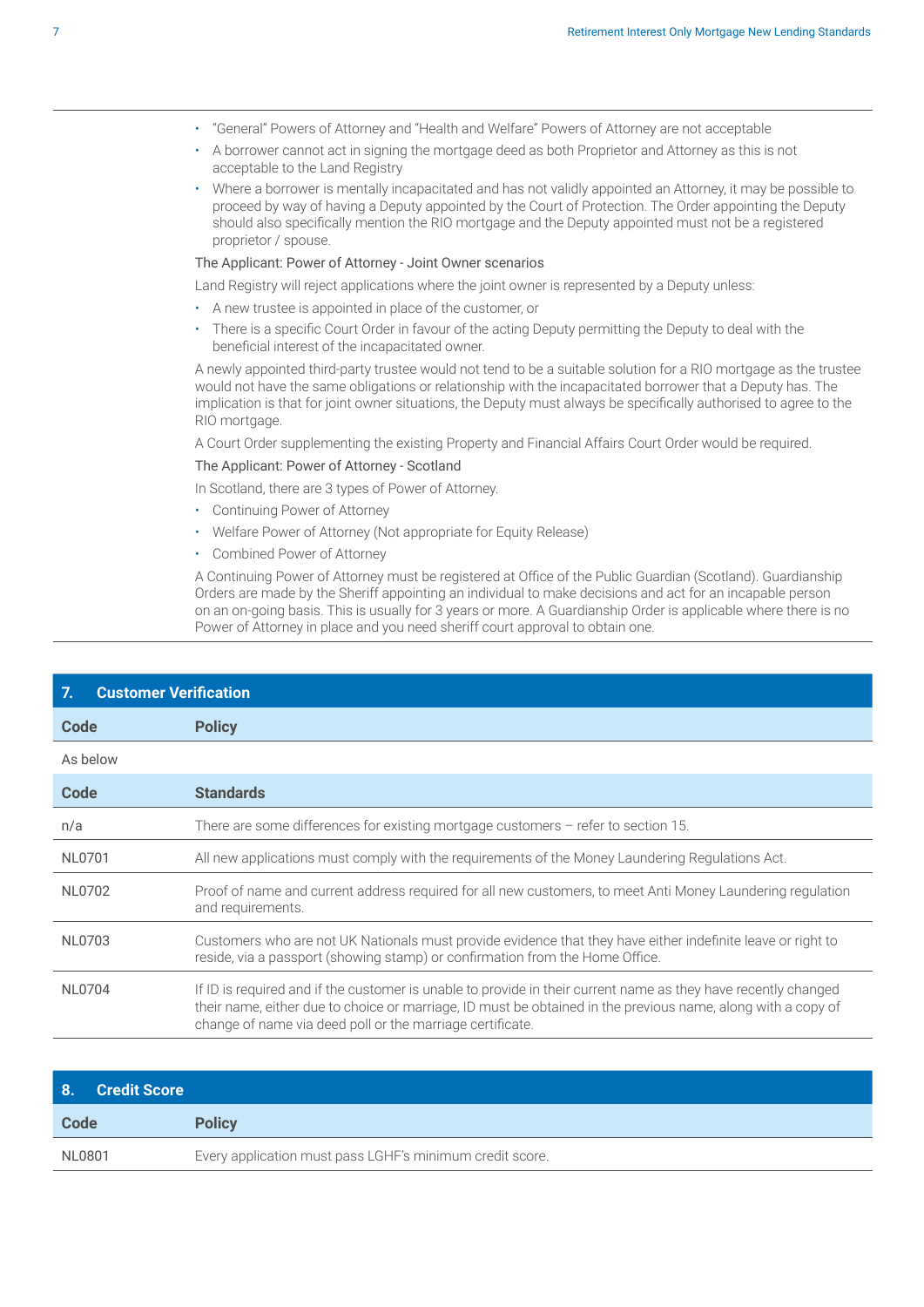<span id="page-7-0"></span>

| <b>Credit Search</b><br>9. |                                                                                                                                                                                                                                                                                                                                                                                                                                                                                                                                                                                                                                                                                                                                                                                                                                                                                                                                                                                                                                                                                             |  |  |  |  |  |  |  |  |
|----------------------------|---------------------------------------------------------------------------------------------------------------------------------------------------------------------------------------------------------------------------------------------------------------------------------------------------------------------------------------------------------------------------------------------------------------------------------------------------------------------------------------------------------------------------------------------------------------------------------------------------------------------------------------------------------------------------------------------------------------------------------------------------------------------------------------------------------------------------------------------------------------------------------------------------------------------------------------------------------------------------------------------------------------------------------------------------------------------------------------------|--|--|--|--|--|--|--|--|
| <b>Code</b>                | <b>Policy</b>                                                                                                                                                                                                                                                                                                                                                                                                                                                                                                                                                                                                                                                                                                                                                                                                                                                                                                                                                                                                                                                                               |  |  |  |  |  |  |  |  |
| <b>NL0901</b>              | A credit search must be conducted on every applicant.                                                                                                                                                                                                                                                                                                                                                                                                                                                                                                                                                                                                                                                                                                                                                                                                                                                                                                                                                                                                                                       |  |  |  |  |  |  |  |  |
| NL0902                     | The last 3 years' address history must be obtained for all applicants and a credit search conducted on all<br>addresses.                                                                                                                                                                                                                                                                                                                                                                                                                                                                                                                                                                                                                                                                                                                                                                                                                                                                                                                                                                    |  |  |  |  |  |  |  |  |
| Code                       | <b>Standards</b>                                                                                                                                                                                                                                                                                                                                                                                                                                                                                                                                                                                                                                                                                                                                                                                                                                                                                                                                                                                                                                                                            |  |  |  |  |  |  |  |  |
| NL0903                     | All Customers must reside in the UK at the time of the application.                                                                                                                                                                                                                                                                                                                                                                                                                                                                                                                                                                                                                                                                                                                                                                                                                                                                                                                                                                                                                         |  |  |  |  |  |  |  |  |
| <b>NL0904</b>              | The last 3 years' residency of a customer must be verified, credit searched and be sufficient to ensure an<br>appropriate understanding of residency and credit history.                                                                                                                                                                                                                                                                                                                                                                                                                                                                                                                                                                                                                                                                                                                                                                                                                                                                                                                    |  |  |  |  |  |  |  |  |
| <b>NL0905</b>              | Acceptable financial history: Applications meeting the below acceptable adverse credit criteria should be<br>referred to establish the reason for the past financial problems.<br>Missed payments:<br>• Unsecured loans (within the last 12 months), maximum 1 missed payment<br>Mortgage, secured loan and or tenancy;<br>٠<br>- No missed payments in the last 12 months<br>- No more than 1 missed payment in the last 24 months<br>$\cdot$ CCJ's;<br>- Maximum 2<br>- Registered over 36 months ago<br>- Satisfied within 6 months of registration<br>- Total amount cannot exceed £500<br>Defaults;<br>$\bullet$<br>- Maximum 1 (registered within the last 36 months)<br>- Total amount cannot exceed £150<br>Bankruptcy/Sequestration;<br>$\bullet$<br>- Discharged for a minimum of 72 months<br>Individual Voluntary Arrangements (IVA) / Trust Deeds / Debt Management Plan;<br>$\bullet$<br>- Satisfied for a minimum of 72 months<br>- No further adverse credit since it was satisfied<br>Re-Possessions;<br>- Where a customer has had a re-possession, this must be declined |  |  |  |  |  |  |  |  |
| <b>NL0906</b>              | If customer has evidence of ever having a Payday Loan or Home Credit Loan, then they will be declined.                                                                                                                                                                                                                                                                                                                                                                                                                                                                                                                                                                                                                                                                                                                                                                                                                                                                                                                                                                                      |  |  |  |  |  |  |  |  |
| NL0907                     | Applicants who are over-indebted will not be allowed.                                                                                                                                                                                                                                                                                                                                                                                                                                                                                                                                                                                                                                                                                                                                                                                                                                                                                                                                                                                                                                       |  |  |  |  |  |  |  |  |

| 10. Affordability |                                                                                                                                 |
|-------------------|---------------------------------------------------------------------------------------------------------------------------------|
| Code              | <b>Policy</b>                                                                                                                   |
| NL1001            | Every application must pass LGHF's affordability assessment. For further details refer to the Affordability Model<br>Standards. |

| 10.1 Allowable Income |                                                                       |
|-----------------------|-----------------------------------------------------------------------|
| Code                  | <b>Standards</b>                                                      |
| NL1002                | Only sustainable income can be used in the affordability calculation. |
|                       |                                                                       |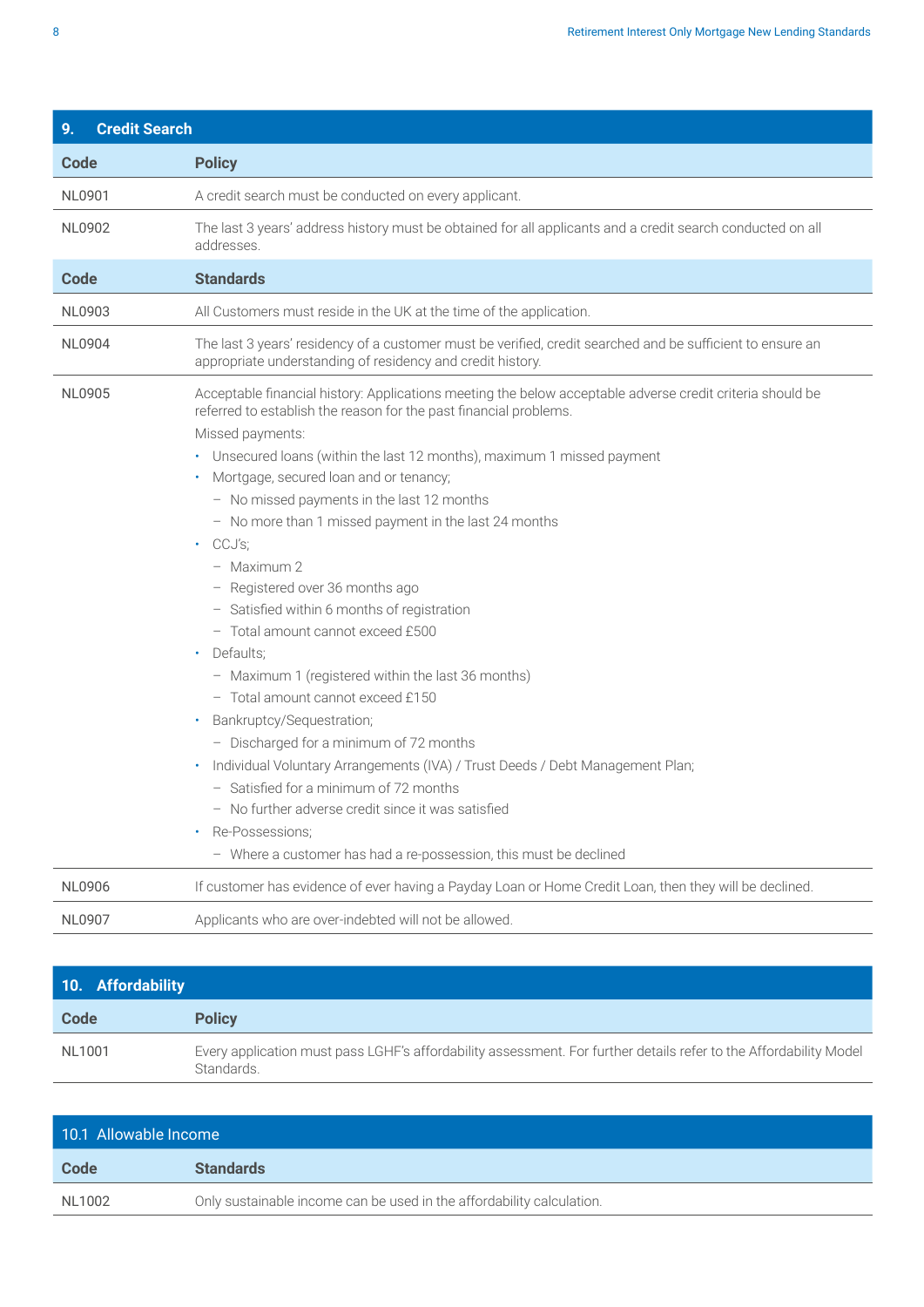| 100% of the following "guaranteed income" can be used:<br>• Basic salary<br>· Allowances (eg. large town/car/shift)<br>• Any increase in pay where it is due to be paid within 3 months<br>salary: | 50% of the following "variable income" can be used, subject to; the amount being used not exceeding the basic                                                                                                                 |
|----------------------------------------------------------------------------------------------------------------------------------------------------------------------------------------------------|-------------------------------------------------------------------------------------------------------------------------------------------------------------------------------------------------------------------------------|
| Bonus and overtime                                                                                                                                                                                 |                                                                                                                                                                                                                               |
| Commission                                                                                                                                                                                         |                                                                                                                                                                                                                               |
| • 100% of second job income subject to; this amount being sustainable                                                                                                                              |                                                                                                                                                                                                                               |
|                                                                                                                                                                                                    | Zero-hour contractors, seasonal contractors and temporary contractors will not be considered.                                                                                                                                 |
| <b>NL1004</b><br>Income from Self Employment / LTD Company Director                                                                                                                                |                                                                                                                                                                                                                               |
| Acceptable subject to:                                                                                                                                                                             | Note: if the affordability assessment is carried out on the self-employed income only then the case must be<br>referred to an underwriter to check for the suitability and sustainability of employment.                      |
|                                                                                                                                                                                                    | · Minimum trading period of 2 years, where they have only been trading for 2 years a projection is required                                                                                                                   |
| reasonability                                                                                                                                                                                      | • The earnings are viably sustainable for the foreseeable future, considering past performance and future                                                                                                                     |
| lower than the projected pension income                                                                                                                                                            | · The nature and sustainability of employment being established in cases where the self-employed income is                                                                                                                    |
| Acceptable income types:                                                                                                                                                                           |                                                                                                                                                                                                                               |
| latest years share, whichever is the lower.                                                                                                                                                        | Sole Traders / Partners - the average of the customer's share of the net profit for the last 2 trading years or the                                                                                                           |
| pension contributions being made, up to 10% of income.                                                                                                                                             | Company Directors - the customer's basic salary (remuneration) from the latest year, the customer's average<br>dividend for the last 2 trading years or the latest years dividend, whichever is the lower and the cost of any |
|                                                                                                                                                                                                    | Where there are downward trends in earnings and company performance, or the applicant declares they<br>anticipate a reduction in income, income should be discounted from affordability.                                      |
| <b>NL1005</b><br>Income from Self Employed Medical Professionals                                                                                                                                   |                                                                                                                                                                                                                               |
| record of earnings).                                                                                                                                                                               | GP's in partnership can be accepted and 100% of their current income used (with a minimum 2-year track                                                                                                                        |
| salary received.                                                                                                                                                                                   | Medically related second income - 100% can be accepted for income purposes. This income is specifically<br>private practice income earned on a self-employed basis by consultants, which is in addition to the NHS            |
| ٠                                                                                                                                                                                                  | Public sector contracts - 6 monthly rotational contracts for junior doctors are acceptable.                                                                                                                                   |
| 6 monthly medical research contracts are not acceptable.<br>٠                                                                                                                                      |                                                                                                                                                                                                                               |
| <b>NL1006</b><br>Income from Fixed Term Contracting                                                                                                                                                |                                                                                                                                                                                                                               |
| 100% of contract income can be used, subject to:                                                                                                                                                   |                                                                                                                                                                                                                               |
| • At least 12 months of the current contract remaining, or                                                                                                                                         |                                                                                                                                                                                                                               |
|                                                                                                                                                                                                    | • Current contract minimum 12months duration and a 2-year track record of income from contract work                                                                                                                           |
| umbrella company.                                                                                                                                                                                  | Where a customer is employed through an umbrella company this is acceptable subject to; a 2-year<br>track record of earnings being confirmed, and details of the forthcoming year must be obtained from the                   |
|                                                                                                                                                                                                    | Zero-hour contractors, seasonal contractors and temporary contractors will not be considered.                                                                                                                                 |
| <b>NL1007</b><br>be considered.                                                                                                                                                                    | Contract workers, zero-hour contractors, seasonal contractors and temporary contractors will not                                                                                                                              |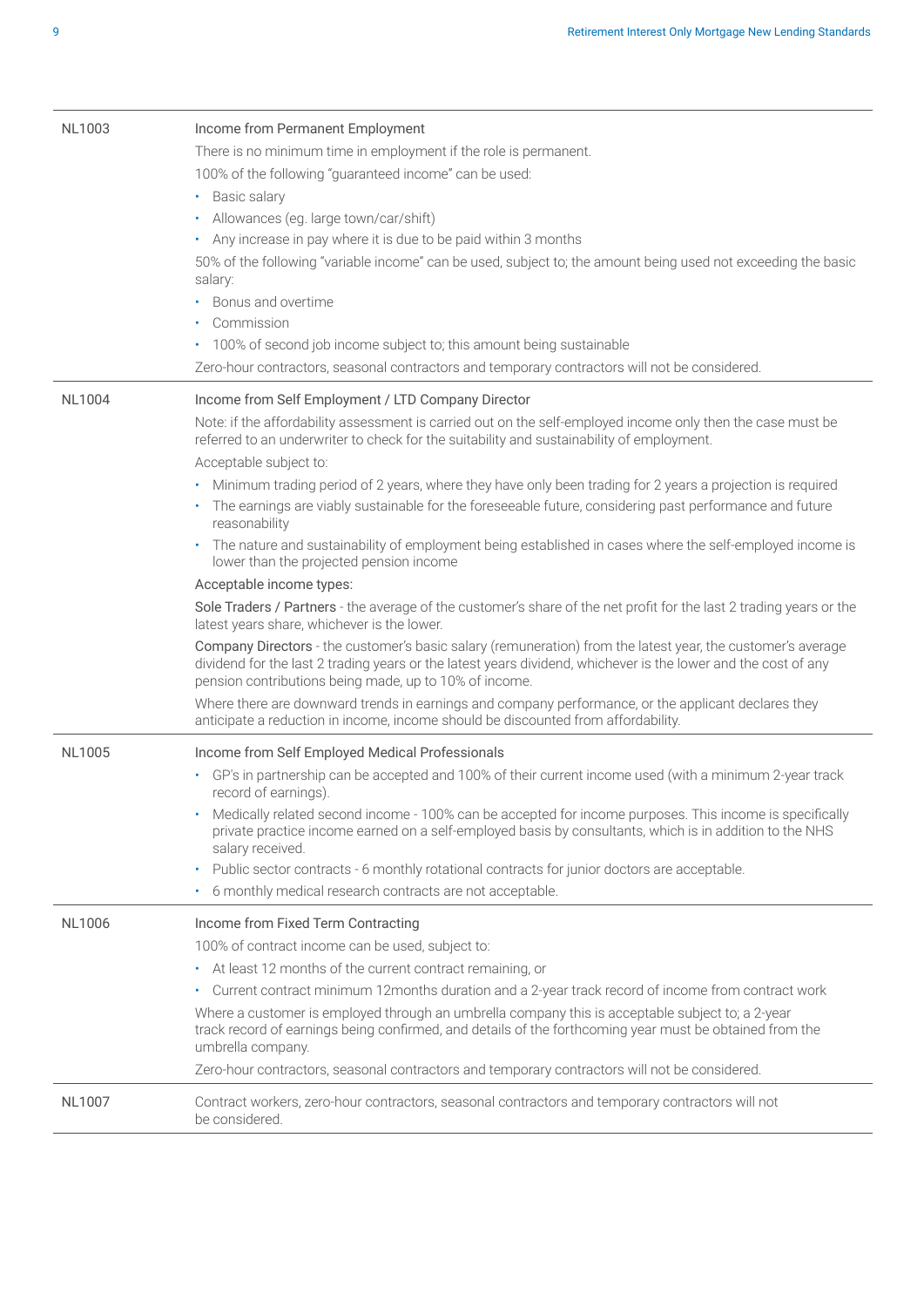| <b>NL1008</b> | Income from Pension<br>Pension already in receipt<br>• 100% of current employment/occupation pension income being received (Defined Benefit/ Lifetime Annuity)<br>3.5% of pension pot for flexi-access income drawdown pension<br>٠<br>• 100% of state pension currently being received<br>Future pension income<br>100% of projected Defined Benefit income<br>3.5% of pension pot for annuity purchase or flexible drawdown (existing pot)<br>٠                                                                                                                                                                                                                                                                                                                                                                                                                                                                                                                                                                                                                                                                                      |
|---------------|----------------------------------------------------------------------------------------------------------------------------------------------------------------------------------------------------------------------------------------------------------------------------------------------------------------------------------------------------------------------------------------------------------------------------------------------------------------------------------------------------------------------------------------------------------------------------------------------------------------------------------------------------------------------------------------------------------------------------------------------------------------------------------------------------------------------------------------------------------------------------------------------------------------------------------------------------------------------------------------------------------------------------------------------------------------------------------------------------------------------------------------|
|               | 100% of projected state pension<br>٠<br>The 25% tax free lump sum is not to be included in the income assessment<br>٠<br>If the pension is fixed for life, eg. fixed term annuity, then a 15% haircut is to be applied to allow for inflation<br>on expenditure                                                                                                                                                                                                                                                                                                                                                                                                                                                                                                                                                                                                                                                                                                                                                                                                                                                                        |
| <b>NL1009</b> | Income from other sources<br>Maintenance Income<br>Where a customer is receiving maintenance payments, this income can be used within affordability<br>assessment however the following must apply;<br>• The customer is in receipt of other income to support the lending<br>Maximum 50% of the income to be used in the calculation<br>• The maintenance must have a minimum of 2 years remaining<br>Benefit Income<br>The following types of income can be used at 100%<br>• Retirement pension<br>War widows' pension<br>٠<br>• War disablement pension                                                                                                                                                                                                                                                                                                                                                                                                                                                                                                                                                                            |
| <b>NL1010</b> | Income from Investments<br>Income from Investment Products<br>• Investment Income is acceptable where there is a 2-year track record of earnings<br>The nature of the investment will need to be reviewed to determine whether the income is sustainable<br>• LGHF will not accept any form of speculative investment as an income source for any reason<br>Predictable Investment Income<br>Interest income from corporate bonds and dividend income from stocks are two good examples of<br>predictable investment income. These sources of income can be relied upon in most circumstances, but<br>they are not guaranteed. These investments can create a stable source of retirement income via interest and<br>dividend paying investments, or the purchase of mutual funds that own such investments.<br>Guaranteed Income<br>Guaranteed investment income is exactly what it sounds like; income that is guaranteed by either the UK<br>government or an insurance company. Safe investments like certificates of deposit, treasury securities, and<br>fixed annuities are the primary sources of guaranteed investment income |
| <b>NL1011</b> | <b>Affordability Assessment</b><br>• We will accept 100% of guaranteed investment income for use within the affordability assessment<br>We will accept 50% of predictable investment income for use within the affordability assessment<br>٠                                                                                                                                                                                                                                                                                                                                                                                                                                                                                                                                                                                                                                                                                                                                                                                                                                                                                           |
| NL1012        | Acceptable Investment Products<br>Sustainable surplus income generated from a property portfolio<br>Dividend income from a portfolio of shares/investment trust where already retired<br>٠<br>Dividend income from ownership of a share in a business<br>٠<br>Savings Income (Gilts, corporate bonds, permanent interest-bearing shares, unit trusts)<br>٠<br>• Life Insurance Investment - With-Profit and Investment bonds                                                                                                                                                                                                                                                                                                                                                                                                                                                                                                                                                                                                                                                                                                           |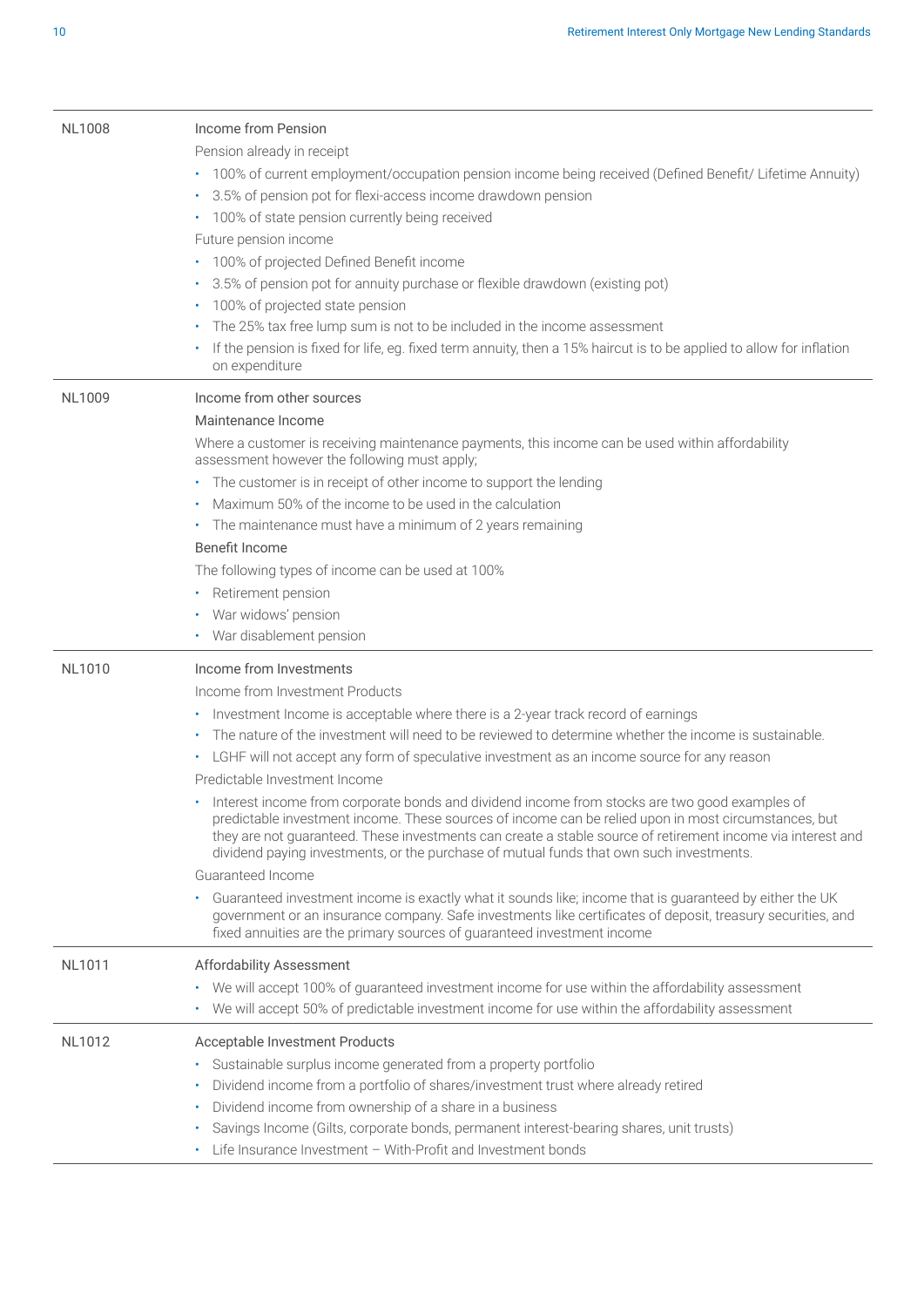| 10.2 Committed Expenditure |                                                                                                                                                                                                                                                                                                            |  |  |  |  |  |
|----------------------------|------------------------------------------------------------------------------------------------------------------------------------------------------------------------------------------------------------------------------------------------------------------------------------------------------------|--|--|--|--|--|
| <b>Code</b>                | <b>Standards</b>                                                                                                                                                                                                                                                                                           |  |  |  |  |  |
| <b>NL1013</b>              | In addition to the basic essential and basic quality of living costs for the customers household (which are<br>included by the Affordability Model) all current and future committed expenditure that will continue after the<br>mortgage completes must be included within the affordability calculation. |  |  |  |  |  |
| <b>NL1014</b>              | The following debts should be taken as a deduction:                                                                                                                                                                                                                                                        |  |  |  |  |  |
|                            | • The monthly costs of all debts which will remain in place on completion of the mortgage are included as a<br>deduction within affordability.                                                                                                                                                             |  |  |  |  |  |
|                            | Any credit cards to remain in place on completion of the mortgage are included as a deduction with 3% of<br>the total credit balance being taken.                                                                                                                                                          |  |  |  |  |  |
|                            | Monthly costs of any childcare / school fees<br>٠                                                                                                                                                                                                                                                          |  |  |  |  |  |
|                            | • Monthly costs Student Loans                                                                                                                                                                                                                                                                              |  |  |  |  |  |
|                            | Monthly costs of any Mortgage payments that do not meet the self-financing rules or are not going to be let out<br>Monthly costs of any property charges - ground rent / service charge                                                                                                                    |  |  |  |  |  |
|                            | ٠<br>Monthly costs of any regular maintenance payments<br>$\bullet$                                                                                                                                                                                                                                        |  |  |  |  |  |
|                            | Monthly costs of any other significant outgoings                                                                                                                                                                                                                                                           |  |  |  |  |  |
|                            | • Monthly costs of Council Tax                                                                                                                                                                                                                                                                             |  |  |  |  |  |
| <b>NL1015</b>              | <b>Background Properties</b>                                                                                                                                                                                                                                                                               |  |  |  |  |  |
|                            | Where a customer has a property in the background or a property which is going to be let any regular running<br>costs declared by the customer, including mortgage payments are to be factored into affordability.                                                                                         |  |  |  |  |  |
| <b>NL1016</b>              | Buy to Lets                                                                                                                                                                                                                                                                                                |  |  |  |  |  |
|                            | • Where the property is currently let the mortgage can be classed as self-financing if the rental income<br>exceeds the mortgage payment by at least 150%                                                                                                                                                  |  |  |  |  |  |
|                            | If the rental amount does not cover 150% and there is a shortfall amount (i.e. the difference between the<br>rental payment and 150% of the mortgage payment) this must be included as a deduction within affordability                                                                                    |  |  |  |  |  |
| <b>NL1017</b>              | On all background properties, where a mortgage is in place evidence of the mortgage payment amount, and the<br>payment being maintained must be evidenced for the last 12 months.                                                                                                                          |  |  |  |  |  |
| <b>NL1018</b>              | Debt consolidation is permitted up to a maximum of £30k.                                                                                                                                                                                                                                                   |  |  |  |  |  |
|                            | The loans not taken into affordability are to be repaid upon completion by Eversheds.                                                                                                                                                                                                                      |  |  |  |  |  |

| 10.3 Affordability Calculation |                                                                                                                                                                                                                                                                                                                                                          |  |  |  |
|--------------------------------|----------------------------------------------------------------------------------------------------------------------------------------------------------------------------------------------------------------------------------------------------------------------------------------------------------------------------------------------------------|--|--|--|
| Code                           | <b>Standards</b>                                                                                                                                                                                                                                                                                                                                         |  |  |  |
|                                | In addition to the standards in 10.2 the following must be included when calculating affordability;                                                                                                                                                                                                                                                      |  |  |  |
| <b>NL1019</b>                  | • The correct household composition                                                                                                                                                                                                                                                                                                                      |  |  |  |
| NL1020                         | Calculated on the product interest rate (fixed for more than $5$ years $-$ MCOB 11.6.18 (1))<br>٠                                                                                                                                                                                                                                                        |  |  |  |
| NL1021                         | Standard Tax and National Insurance contributions                                                                                                                                                                                                                                                                                                        |  |  |  |
| <b>NL1022</b>                  | Calculated on an interest only basis<br>$\bullet$                                                                                                                                                                                                                                                                                                        |  |  |  |
| NL1023                         | The affordability assessment is to be completed on the lower of;<br>the customers' current verified employed income or<br>٠<br>their expected verified retirement income<br>For joint applications each applicant must be able to afford the mortgage on an individual basis, therefore,<br>the income used will be that of the lowest earning applicant |  |  |  |
| <b>NL1024</b>                  | If the self-employed income is the lowest and, therefore, used within affordability then the nature and<br>$\bullet$<br>sustainability of employment should be established via a referral to underwriting                                                                                                                                                |  |  |  |
| <b>NL1025</b>                  | The mortgage must be affordable for each applicant individually for joint applications<br>$\bullet$                                                                                                                                                                                                                                                      |  |  |  |
| <b>NL1026</b>                  | The afford-ability assessment will require spare capacity after mortgage payment for any unforeseen expenses.                                                                                                                                                                                                                                            |  |  |  |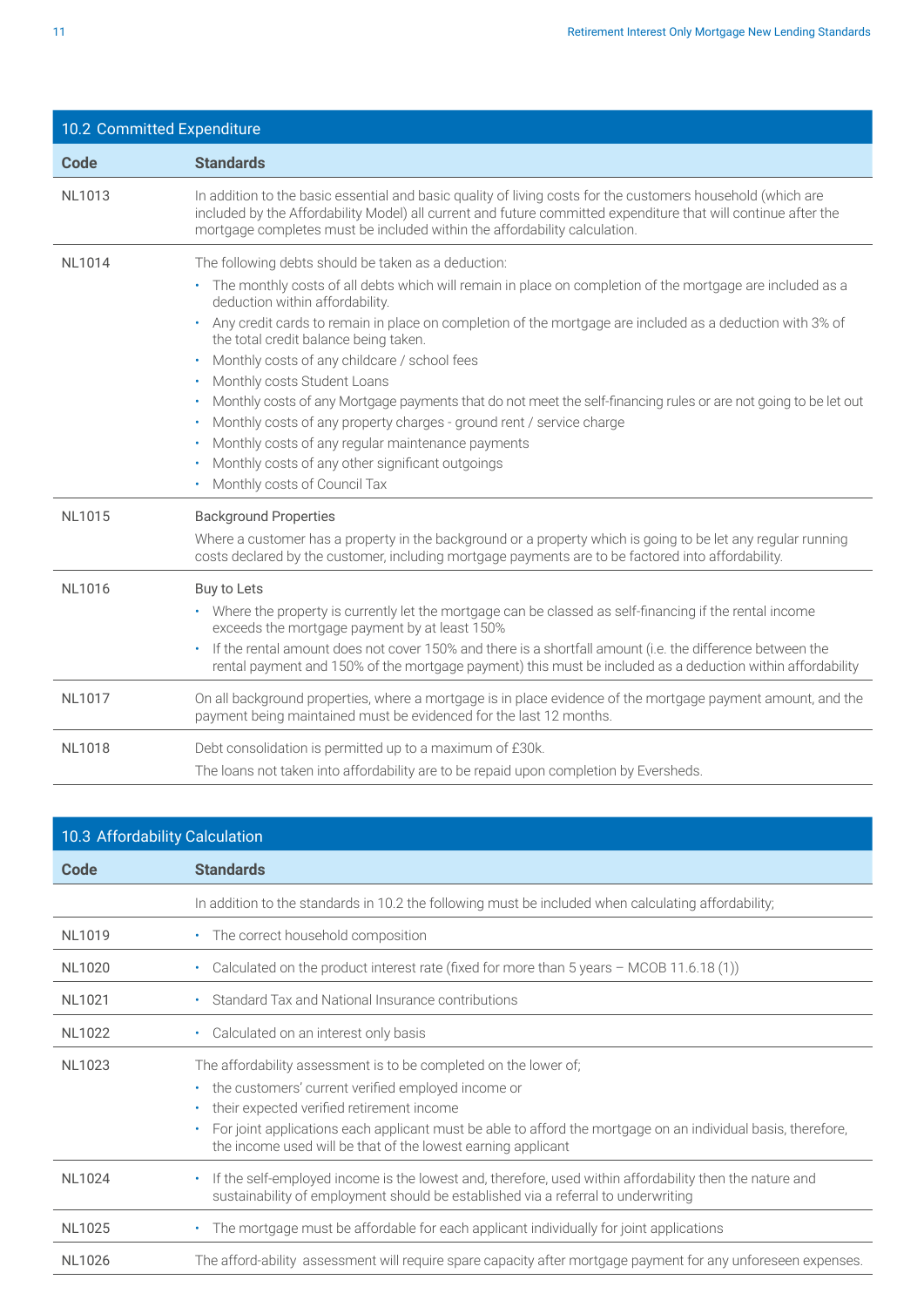#### <span id="page-11-0"></span>NL1027 Over 17's

• Any adult (over 17) who will reside in the property and is financially dependent on the applicant(s) must be included within the affordability calculation

|                          | 11. Income and Expenditure Verification                                                                                                                                                                                                                                                                                                                                                                                                                                                                                                                                                                                                                                                                                                                                                                                                                                                                                                                                                                                                                                                                                                                      |
|--------------------------|--------------------------------------------------------------------------------------------------------------------------------------------------------------------------------------------------------------------------------------------------------------------------------------------------------------------------------------------------------------------------------------------------------------------------------------------------------------------------------------------------------------------------------------------------------------------------------------------------------------------------------------------------------------------------------------------------------------------------------------------------------------------------------------------------------------------------------------------------------------------------------------------------------------------------------------------------------------------------------------------------------------------------------------------------------------------------------------------------------------------------------------------------------------|
| 11.1 Income Verification |                                                                                                                                                                                                                                                                                                                                                                                                                                                                                                                                                                                                                                                                                                                                                                                                                                                                                                                                                                                                                                                                                                                                                              |
| <b>Code</b>              | <b>Policy</b>                                                                                                                                                                                                                                                                                                                                                                                                                                                                                                                                                                                                                                                                                                                                                                                                                                                                                                                                                                                                                                                                                                                                                |
| <b>NL1101</b>            | All income being used in the assessment of affordability must be independently verified.                                                                                                                                                                                                                                                                                                                                                                                                                                                                                                                                                                                                                                                                                                                                                                                                                                                                                                                                                                                                                                                                     |
| <b>Code</b>              | <b>Standards</b>                                                                                                                                                                                                                                                                                                                                                                                                                                                                                                                                                                                                                                                                                                                                                                                                                                                                                                                                                                                                                                                                                                                                             |
| <b>NL1102</b>            | Any income received from foreign currency (non-UK sterling) / asset is not acceptable and cannot be used<br>within the affordability assessment.                                                                                                                                                                                                                                                                                                                                                                                                                                                                                                                                                                                                                                                                                                                                                                                                                                                                                                                                                                                                             |
| <b>NL1103</b>            | <b>Bank Statement Principles</b><br>Bank statements are required to validate the accuracy and authenticity of the income used in the affordability<br>assessment. In addition, they are required to assess the applicant(s) ability to demonstrate financial<br>sustainability (i.e. account conduct) and ensure that necessary outgoings have been appropriately factored into<br>the affordability assessment.<br>At least 3 bank statements are required and must:<br>1. Be genuine and belong to the customer(s).<br>2. Enable validation of the accuracy and authenticity of the income used with the affordability assessment.<br>3. Be recent enough to provide assurance that the applicant is still in receipt of the income and the income<br>used is up to date.<br>4. Provide assurance that the applicant has a strong ability and willingness to repay, and validate (where<br>possible) information declared by the applicant to ensure an appropriate and accurate affordability<br>assessment is undertaken.<br>If the bank statement(s) provided cannot satisfy the 4 principles, further bank statements and/or P60s must be<br>obtained. |
| <b>NL1104</b>            | Permanent Employment<br>For customers new to LGHF / completing New Lending the following is required to verify employed income;<br>• Latest 3 payslips<br>Where payslips cannot be obtained an employer's reference can be accepted<br>٠<br>• Where a customer is due to start a new job then the income can be used subject to; receiving a copy of the<br>signed contract<br>Any pay increase due within the next 3 months must be confirmed by the employer if used within the<br>٠<br>affordability calculation                                                                                                                                                                                                                                                                                                                                                                                                                                                                                                                                                                                                                                          |
| <b>NL1105</b>            | Self Employed / LTD Company Director Income<br>If the affordability assessment is done purely on the self-employed income these cases must be referred to an<br>underwriter to check for type and sustainability of employment.<br>All applications must be checked for the following:<br>1. Certainty that the company exists and is still trading.<br>2. Confirmation of the applicants' current earnings from a source independent of the applicant or<br>verified independently.<br>3. The earnings are viably sustainable for the foreseeable future, considering past performance and<br>future reasonability.<br>See table on following page.                                                                                                                                                                                                                                                                                                                                                                                                                                                                                                         |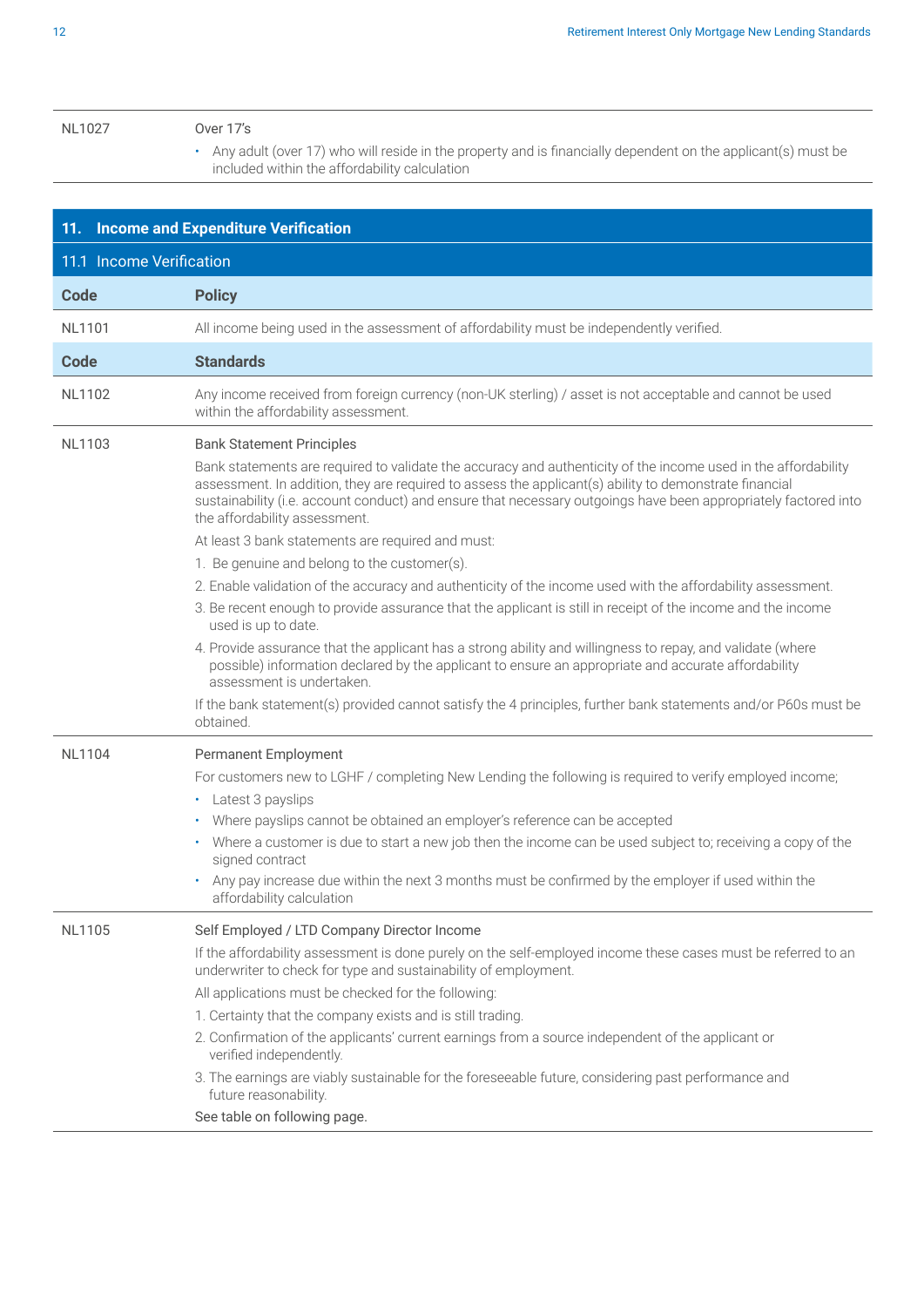|                                                                                                                                                                                             | <b>Accountants</b><br><b>Reference</b> | <b>Personal</b><br><b>Bank</b><br><b>Statement</b> | <b>Business</b><br><b>Bank</b><br><b>Statement</b> | Last 3 years<br><b>SA302s Online</b><br>with a tax<br>overview | Company<br><b>Search</b> | <b>Payslip</b> | <b>Employers</b><br>reference<br>(Produced by<br>accountant) | Latest<br><b>P60</b> |
|---------------------------------------------------------------------------------------------------------------------------------------------------------------------------------------------|----------------------------------------|----------------------------------------------------|----------------------------------------------------|----------------------------------------------------------------|--------------------------|----------------|--------------------------------------------------------------|----------------------|
| Self Employed/ Partnership/<br><b>Limited Liability Partnership</b><br>(LLP) - Accountant is on list<br>of recognised accountants                                                           | ✔                                      | ✔                                                  | V                                                  |                                                                |                          |                |                                                              |                      |
| Self Employed/ Partnership/<br>Ltd Liability Partnership<br>$(LLP)$ - Accountant not<br>on list of recognised<br>accountants                                                                | $\mathbf{v}$                           | V                                                  | ✓                                                  | $\checkmark$                                                   |                          |                |                                                              |                      |
| Self Employed/ Partnership/<br>Ltd Liability Partnership<br>(LLP) - Prepares own<br>accounts or self-assess                                                                                 |                                        | ✓                                                  | V                                                  | $\checkmark$                                                   |                          |                |                                                              |                      |
| Partner with minority<br>shareholding eg. large<br>law firm                                                                                                                                 |                                        | V                                                  |                                                    | $\checkmark$                                                   |                          |                |                                                              |                      |
| Limited Co. Directors<br>(including salaried directors)<br>min 20% Shareholding<br>or <20% where income is<br>derived from dividends-<br>Accountant is on list of<br>recognised accountants |                                        | ✓                                                  | V                                                  |                                                                | ✓                        |                |                                                              |                      |
| Ltd Co Directors (including<br>salaried directors) min<br>20% Shareholding or <20%<br>where income derived from<br>dividends- Accountant not<br>acceptable                                  | ✔                                      | ✔                                                  | ✔                                                  | ✓                                                              | ✓                        |                |                                                              |                      |
| Salaried Directors <20%<br>shareholding (no dividend or<br>dividend not being used)                                                                                                         |                                        | ✓                                                  |                                                    |                                                                |                          | V              |                                                              |                      |
| Employees of family<br>companies                                                                                                                                                            |                                        | $\checkmark$                                       |                                                    |                                                                |                          | $\checkmark$   | $\checkmark$                                                 | ✔                    |

#### Acceptable Accountants Qualifications are:

- Institute of Chartered Accountants (FCA/ACA)
- Institute of Chartered Accountants (Scotland) (FCAS/ACAS)
- Association of Chartered Certified Accountants (ACCA/FCCA)
- Chartered Institute of Public Finance Accountants (CIPFA)
- Institute of Company Accountants (ASCA/FSCA)
- Association of Authorised Public Accountants (FAPA/AAPA)
- Association of International Accountants (FIA/AIA)
- Chartered Institute of Management Accountants (CIMA)
- Institute of Chartered Accountants of Ireland (ICAI)
- Institute of Chartered Accountants Scotland (ICAS)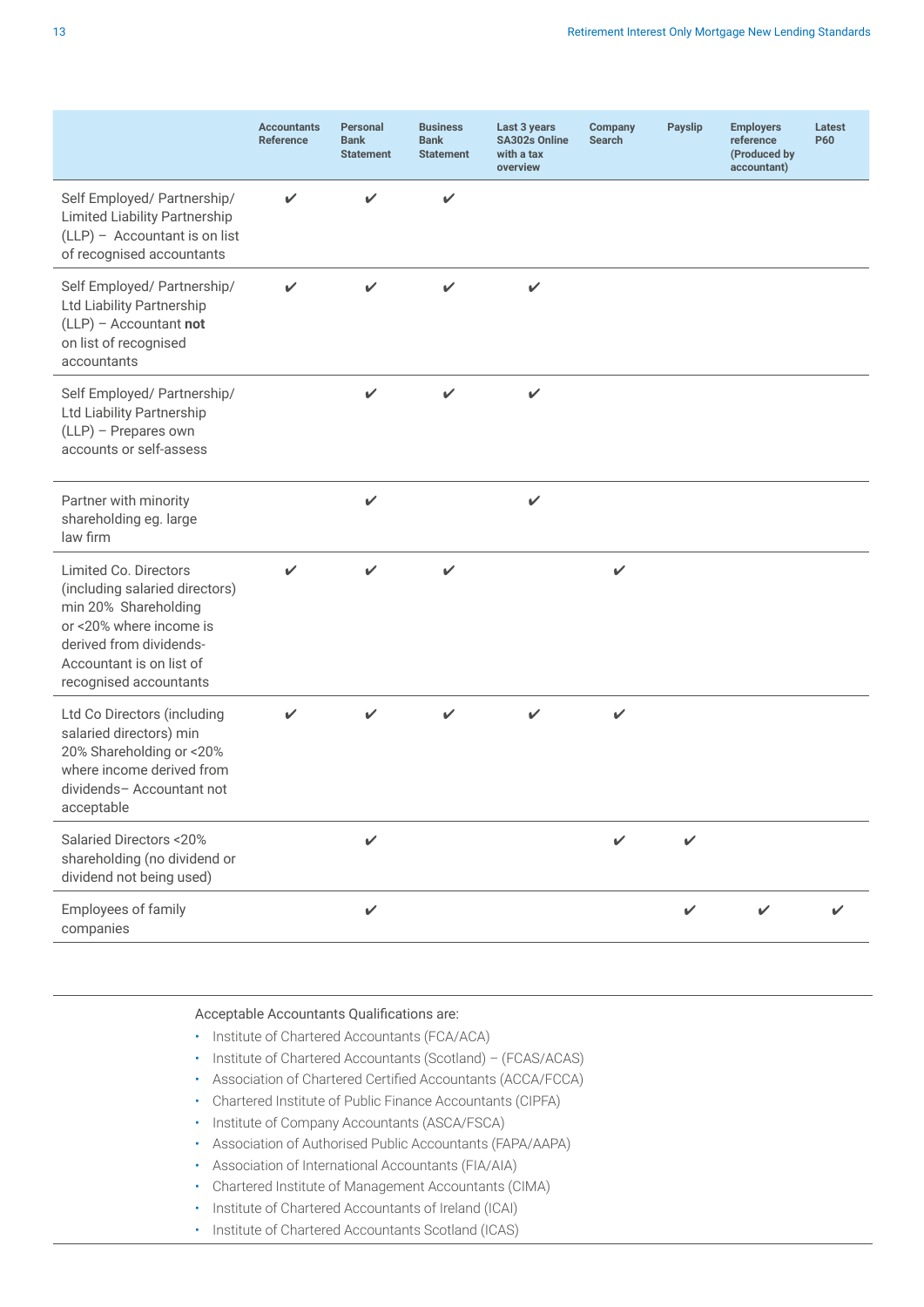| NL1106        | Self Employed Medical Professionals                                                                                                                                               |
|---------------|-----------------------------------------------------------------------------------------------------------------------------------------------------------------------------------|
|               | Where usual self-employed criteria cannot be met for Consultants/Doctors you can obtain:                                                                                          |
|               | An Accountants letter (from suitably qualified Accountant) confirming minimum 12 months earnings or, Latest                                                                       |
|               | Tax Return documentation SA302 (Tax Calculation Summary) or, SA310 (Revenue Acknowledgement) plus                                                                                 |
|               | Latest Tax Return.                                                                                                                                                                |
| NL1107        | <b>Fixed Term Contracting</b>                                                                                                                                                     |
|               | To verify the customers earnings who is on a fixed term contract the following is required;                                                                                       |
|               | • A copy of the current contract                                                                                                                                                  |
|               | • A copy of the most recent bank statement                                                                                                                                        |
|               | • To obtain a track record contracts or P60s can be used                                                                                                                          |
|               | • Latest 3 payslips                                                                                                                                                               |
|               | For a customer employed through an umbrella company then a 2-year track record, either through a reference<br>or accounts should be supplied, which confirm forthcoming earnings. |
| <b>NL1108</b> | Contractor - non-fixed term                                                                                                                                                       |
|               | Current and previous contracts covering the last 12-month period (2-year track record if less than 3 months<br>remaining on current contract).                                    |
|               |                                                                                                                                                                                   |
| <b>NL1109</b> | Customers current CV.                                                                                                                                                             |
| <b>NL1110</b> | PAYE/Umbrella Co: latest 3 payslips/invoices and latest 3 months personal bank statements.                                                                                        |
| <b>NL1111</b> | Limited Company: latest 3 months business bank statements and latest 3 months personal bank statement.                                                                            |
|               | Pension Income                                                                                                                                                                    |
| <b>NL1112</b> | Pension Income Assessment - Already in Receipt                                                                                                                                    |
|               | State Retirement Pension (SRP)                                                                                                                                                    |
|               | Department of Work and Pension (DWP) state pension letter issued within the last 12 months; OR<br>٠                                                                               |
|               | Latest 3 months bank statements identifying payment from DWP<br>$\bullet$ .                                                                                                       |
|               | Private/Company Pension and Annuities                                                                                                                                             |
|               | Latest monthly pension payslip (no older than 2 months from the application date) OR<br>٠                                                                                         |
|               | • Latest 3 months bank statements evidencing the payment from the pension company with either:                                                                                    |
|               | Pension statement, or:                                                                                                                                                            |
|               | Pension payslip (no more than 12 months old - undated payslips are not acceptable), or<br>٠                                                                                       |
|               | Pension letter, or                                                                                                                                                                |
|               | P60 (if not clear the P60 is related to the pension then a covering letter is required from the pension<br>company/annuity provider)                                              |
|               | Pension Statements and Annuity Letters must:                                                                                                                                      |
|               | Not be handwritten or amended<br>$\bullet$                                                                                                                                        |
|               | Show applicant's name and address, which must match the application details<br>٠                                                                                                  |
|               | Include pension company/annuity provider's name, address, telephone number and company registration<br>٠<br>number (if a limited company)                                         |
|               | Be on headed paper or show company logo<br>٠                                                                                                                                      |
|               | Show payment dates<br>٠                                                                                                                                                           |
|               | • Cover a minimum of one month (5 consecutive weeks)                                                                                                                              |
|               | Show gross income<br>$\bullet$                                                                                                                                                    |
|               | Show net pay<br>٠                                                                                                                                                                 |
|               | Pension Statement for private/company and state pension must:                                                                                                                     |
|               | Show regularity of payment<br>٠                                                                                                                                                   |
|               | Not be older than 12 months                                                                                                                                                       |
|               | Annuity Letters must:                                                                                                                                                             |
|               | Show lump sum invested in fund<br>٠                                                                                                                                               |
|               | Show end date if applicable<br>٠                                                                                                                                                  |
|               | Not be older than 12 months<br>$\bullet$                                                                                                                                          |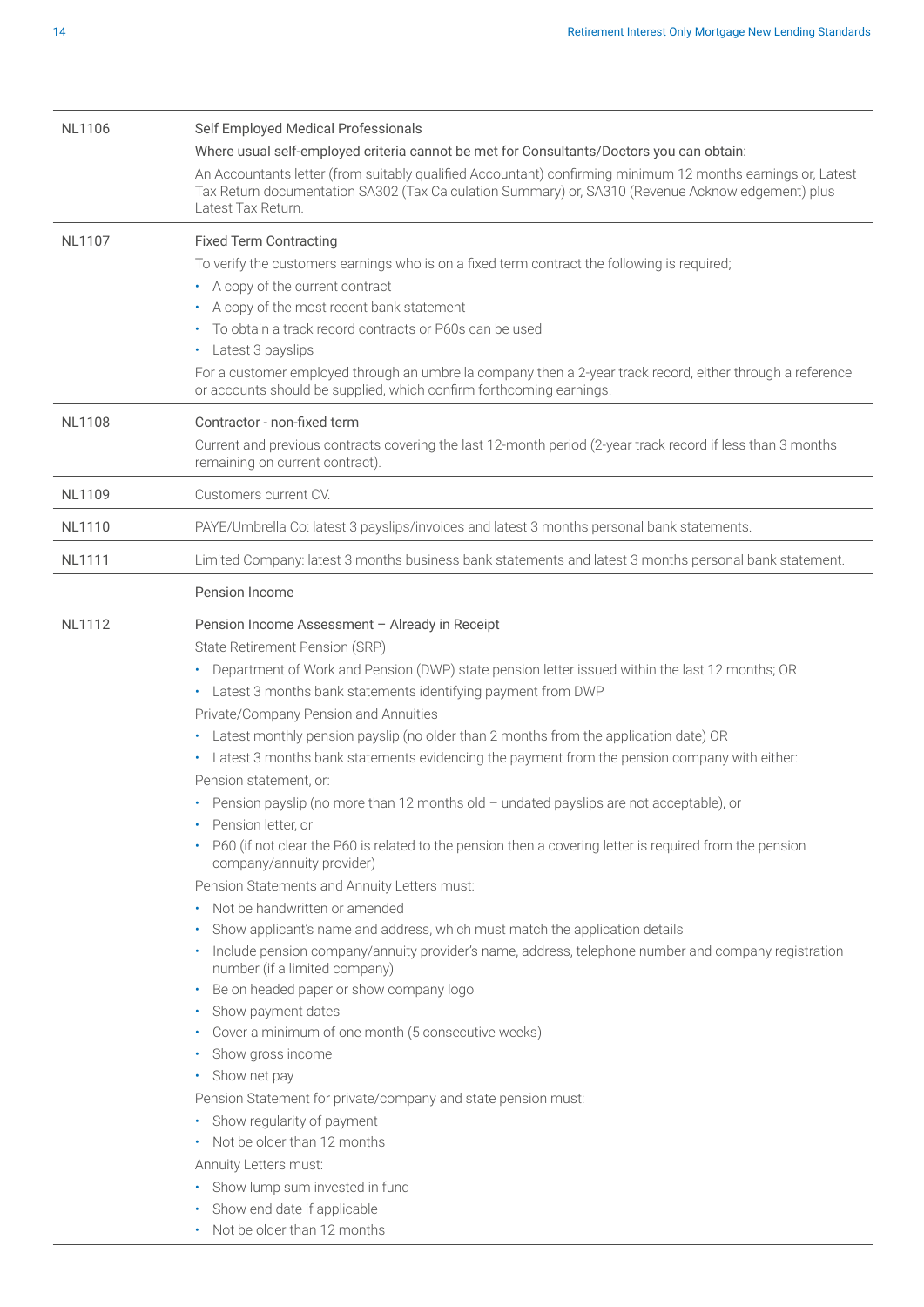NL1112 contd. For 'Income Drawdown/Flexible Drawdown' pensions additional documentation is required to confirm the value of the pension pot remaining. This documentation should be no older than 12 months.

> Evidence of any spousal benefits should be obtained from the pension statement or the type of annuity purchased.

If the pension is fixed for life, eg. fixed term annuity, then a haircut is to be applied to allow for inflation on expenditure.

#### Future pension income

- 100% of projected Defined Benefit (DB) income
- 3.5% of accrued Defined Contribution (DC) and/or Private pension pot(s) for annuity purchase or flexible drawdown
- 100% of projected state pension
- The 25% tax free lump sum is not to be included in the income assessment

The assessment should only be carried out on the pension benefits accrued at the time of application, i.e. no assumptions about future pension growth should be made

#### All usable income must be verified by an appropriately mandated underwriter for all cases

Pension Income Assessment – Future Income Projection:

#### Private/Occupational (DB/DC) Pension

- Latest private/company projection statement or FCA regulated letter from the scheme administrator
- If different estimated income levels are projected the average/normal value or equivalent will be used
- Must be dated within the last 18 months
- Must show the assumed normal retirement age

#### State Pension

- State Pension projection obtained by the customer from the government website
- Must have the customer's name and address
- Must be dated within the last 12 months

#### Annuity Statement

• Must be dated within the last 18 months

Further evidence to establish participation in the pension scheme may be obtained

- Latest payslip confirming pension contributions OR
- Bank statement showing pension payments

| The income assessment will be based on the lower of the current income or estimated retirement income.<br>NL1113 |  |
|------------------------------------------------------------------------------------------------------------------|--|
|------------------------------------------------------------------------------------------------------------------|--|

NL1114 For joint applications evidence of the spousal benefits must be obtained.

#### NL1115 Income from other sources

#### Maintenance Payments

- The income must be evidenced through a formal agreement. This should be one of the following: CSA agreement, Court order, Solicitors Letter or Consent Order
- The latest bank statement to show evidence of the income

#### Benefit Income

• The award letter will be required to evidence this income along with the latest bank statement evidencing the benefit credit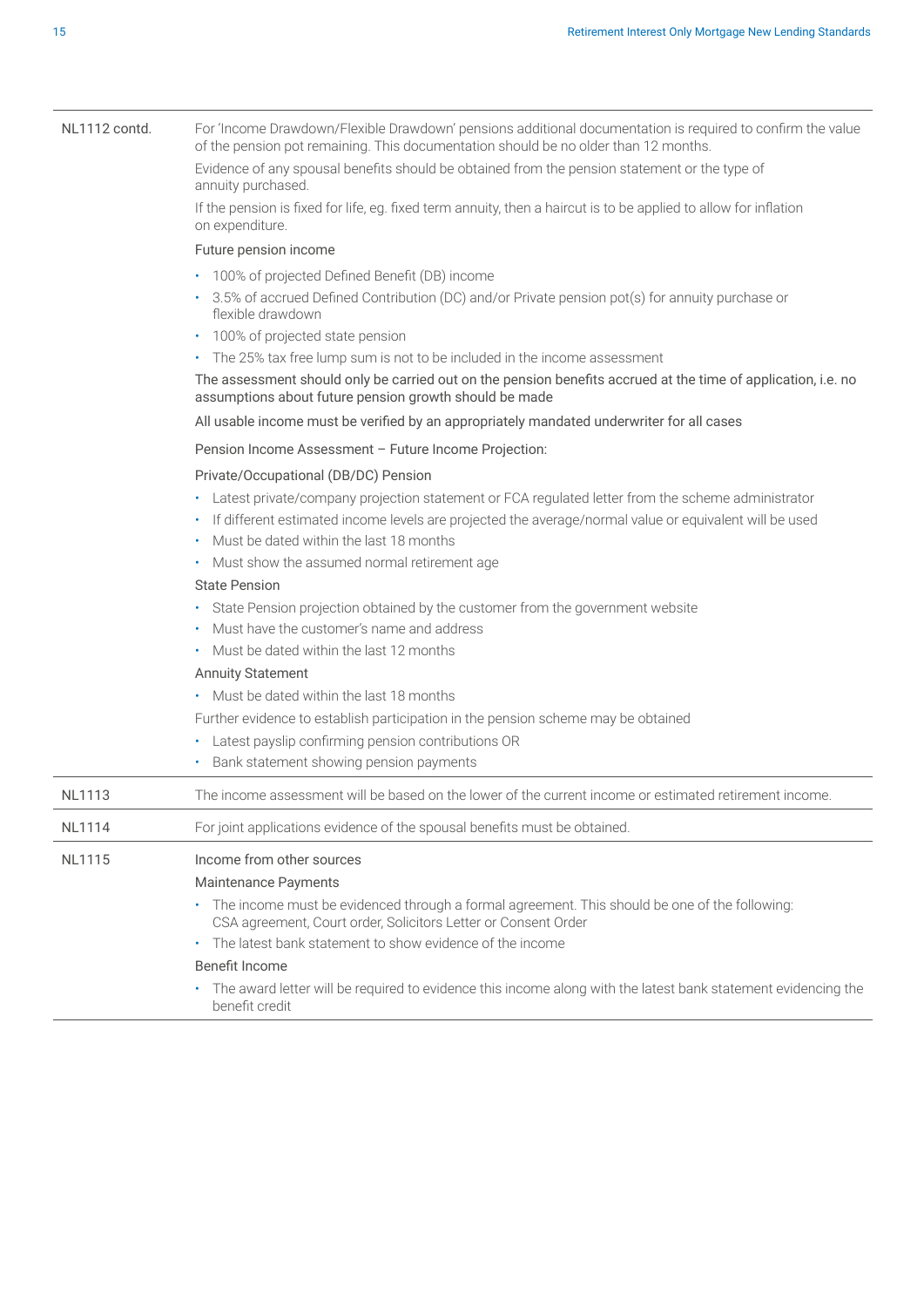<span id="page-15-0"></span>

|               | Investment Income                                                                                                                                                                                                                                                    |
|---------------|----------------------------------------------------------------------------------------------------------------------------------------------------------------------------------------------------------------------------------------------------------------------|
| <b>NL1116</b> | Investment income Verification                                                                                                                                                                                                                                       |
|               | The latest two years' HMRC Tax Year Calculations plus the Tax Overview documentation (one copy of each<br>piece of documentation is required for each tax year).                                                                                                     |
|               | The documentation may show a latest financial year up to 18 months old at the date of application when<br>supported with six months' personal bank statements.                                                                                                       |
|               | Accountant's Certificate covering the most recent 2-year accounting period                                                                                                                                                                                           |
|               | The Accountant's Certificate may show a latest financial year up to 15 months old at the date of application<br>when supported with six months' personal bank statements.                                                                                            |
|               | We will request the Certificate directly from the Accountant.                                                                                                                                                                                                        |
|               | The latest year's figures should be used to determine income.                                                                                                                                                                                                        |
|               | Latest financial year should be no older than 12 months at the date of application.                                                                                                                                                                                  |
|               | Three months' personal bank statements may be required in other circumstances.                                                                                                                                                                                       |
|               | Dividend income where the applicant is retired                                                                                                                                                                                                                       |
|               | The latest two years' HMRC Tax Year Calculations plus the Tax Overview documentation (one copy of each<br>piece of documentation is required for each tax year).                                                                                                     |
|               | The documentation may show a latest financial year up to 18 months old at the date of application when<br>supported with six months' personal bank statements.                                                                                                       |
|               | Accountant's Certificate covering the most recent 2-year accounting period                                                                                                                                                                                           |
|               | The Accountant's Certificate may show a latest financial year up to 15 months old at the date of application<br>when supported with six months' personal bank statements.                                                                                            |
|               | We will request the Certificate directly from the Accountant.                                                                                                                                                                                                        |
|               | The latest year's figures should be used to determine income.                                                                                                                                                                                                        |
|               | Latest financial year should be no older than 12 months at the date of application.                                                                                                                                                                                  |
|               | Three months' personal bank statements may be required in other circumstances.                                                                                                                                                                                       |
|               | Rental Income from Property Investments                                                                                                                                                                                                                              |
|               | Rental income - from mortgage free properties.                                                                                                                                                                                                                       |
|               | Latest 3 months' bank statements or you can use a statement/letter from an Association of Residential<br>Lettings Agents (ARLA) registered letting agent if this shows a breakdown of payments received, evidencing the<br>latest three months' net rental payments. |
|               | Rental income must be paid by Direct Debit/Standing Order.                                                                                                                                                                                                           |
|               | Rental income from short term or holiday lets, "rent a room" lodgers or foreign property is unacceptable.                                                                                                                                                            |
|               | Rental income - letting business with mortgage.                                                                                                                                                                                                                      |
|               | The last 2 years' income figures via an accountant's certificate covering the applicant's share of net profit, or<br>HMRC tax assessments are required.                                                                                                              |

| 11.2 Expenditure Verification |                                                                                                                                                                                                                                                                                                        |
|-------------------------------|--------------------------------------------------------------------------------------------------------------------------------------------------------------------------------------------------------------------------------------------------------------------------------------------------------|
| Code                          | <b>Standards</b>                                                                                                                                                                                                                                                                                       |
| <b>NL1117</b>                 | For Committed Personal expenditure, the information provided by the applicant can be used within the<br>affordability assessment, unless a common-sense view, or additional information challenges the accuracy of<br>the declared information                                                         |
|                               | Additional information will include an examination of the applicants' bank statements and information taken<br>from the credit reference search, whereby, the total monthly payments on outstanding debts evidenced will be<br>compared to the customers' declared amounts and the highest value taken |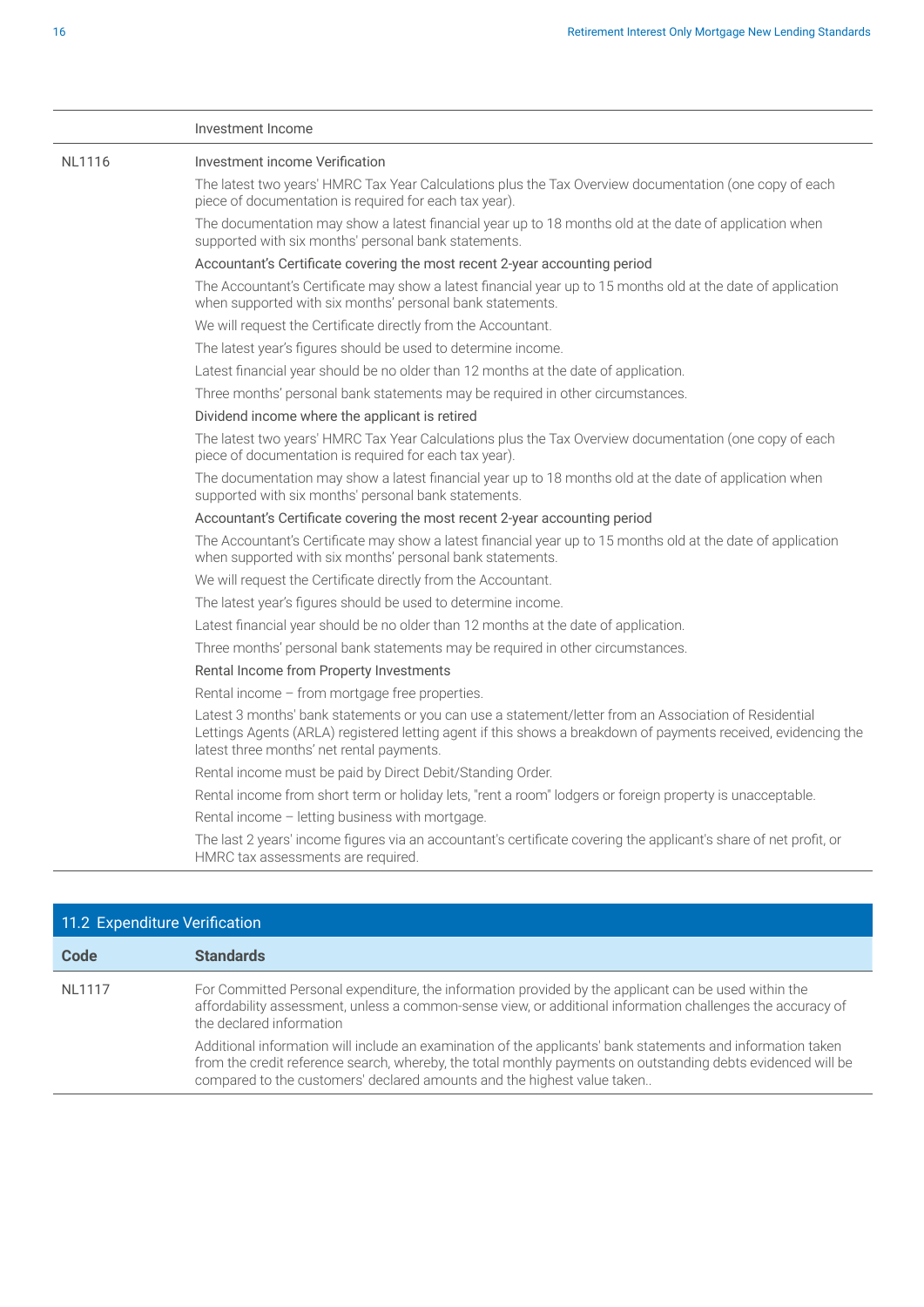| 12. Security  |                                                                                                                                                                                                                                                                                                                                                                                                                                                                                                    |
|---------------|----------------------------------------------------------------------------------------------------------------------------------------------------------------------------------------------------------------------------------------------------------------------------------------------------------------------------------------------------------------------------------------------------------------------------------------------------------------------------------------------------|
| <b>Code</b>   | <b>Policy</b>                                                                                                                                                                                                                                                                                                                                                                                                                                                                                      |
| <b>NL1201</b> | The security must be of an acceptable construction type.                                                                                                                                                                                                                                                                                                                                                                                                                                           |
| <b>NL1202</b> | A fully enforceable first legal charge must be granted to LGHF.                                                                                                                                                                                                                                                                                                                                                                                                                                    |
| <b>NL1203</b> | Building insurance is mandatory on all mortgaged properties.                                                                                                                                                                                                                                                                                                                                                                                                                                       |
| Code          | <b>Standards</b>                                                                                                                                                                                                                                                                                                                                                                                                                                                                                   |
|               | Properties                                                                                                                                                                                                                                                                                                                                                                                                                                                                                         |
| <b>NL1204</b> | Properties over 10 acres may be referred but will be subject to valuer's comments, confirmation that there are<br>no restrictions and confirmation of the type of land and usage.                                                                                                                                                                                                                                                                                                                  |
| <b>NL1205</b> | Where properties exceed 5 acres, we will only consider the value of the house and immediate garden area, but<br>the entire plot will be charged.                                                                                                                                                                                                                                                                                                                                                   |
| <b>NL1206</b> | Properties with the benefit of land with planning permission for a separate dwelling must be valued based on<br>what the property would be worth without the planning permission.                                                                                                                                                                                                                                                                                                                  |
| <b>NL1207</b> | Properties with ongoing/progressive structural movement are not acceptable.                                                                                                                                                                                                                                                                                                                                                                                                                        |
| <b>NL1208</b> | Properties that have been underpinned in the last 5 years are not acceptable.                                                                                                                                                                                                                                                                                                                                                                                                                      |
| <b>NL1209</b> | Properties that have been flooded within the last 5 years or where our flood risk data indicates a high risk of<br>flooding.                                                                                                                                                                                                                                                                                                                                                                       |
| NL1210        | If the property is in a high flood risk area, as determined by the Environment Agency, or flooding of the<br>surrounding area has occurred in the past 5 years, full buildings insurance cover with no endorsements or<br>onerous conditions/excesses will be required.                                                                                                                                                                                                                            |
| <b>NL1211</b> | In situations where the applicants own adjoining land next to or near to the security address and this is<br>registered as a separate title which will not be included in our charge, we will only consider lending provided<br>that there are no restrictions to access into the property and no onerous restriction/covenants regarding the<br>usage of either part of the land. The additional land will not be used as part of the valuation.                                                  |
| <b>NL1212</b> | Where the security address has shared access, it will not be considered if the access to the property is shared<br>with or registered to another family member or registered on a separate title owned by the applicants. In<br>circumstances where the applicant or their family own property or land adjacent to the security address, the<br>access to the property needs to be unrestricted as mentioned above.                                                                                |
|               | The following properties are not acceptable for lending;                                                                                                                                                                                                                                                                                                                                                                                                                                           |
| <b>NL1213</b> | Japanese Knotweed is acceptable if it is within 7 metres of the boundary, but more than 7 metres away from<br>habitable spaces, conservatory and/or garage of the property.                                                                                                                                                                                                                                                                                                                        |
| <b>NL1214</b> | Properties with dry rot unless completely eradicated.                                                                                                                                                                                                                                                                                                                                                                                                                                              |
| <b>NL1215</b> | Properties used for farming (arable or pastoral) providing any form of commercial income or having livestock*<br>on the property (this includes Small Holdings) or where special licensing or local authority consent for non-<br>residential use has been obtained. New para (in italics or whatever is on-brand for different sub-texts please):<br>*livestock includes any creature kept for the production of food, wool, skins, or fur, or for the purpose of its use in the farming of land. |
| <b>NL1216</b> | Annexes having additional separate services or being held on separate legal title are not acceptable. Annexes<br>occupied by non-family members or sublet are not acceptable.                                                                                                                                                                                                                                                                                                                      |
| <b>NL1217</b> | Properties where more than 15% is a flying freehold.                                                                                                                                                                                                                                                                                                                                                                                                                                               |
| <b>NL1218</b> | Ex MOD houses on a current MOD site or Housing Association properties forming part of a Ministry of Defence<br>site.                                                                                                                                                                                                                                                                                                                                                                               |
| <b>NL1219</b> | Grade 1 and Grade 2* Listed Buildings.                                                                                                                                                                                                                                                                                                                                                                                                                                                             |
| <b>NL1220</b> | Dwellings containing Mundic concrete (unless A1 Category Report Held) or High Alumina cement.                                                                                                                                                                                                                                                                                                                                                                                                      |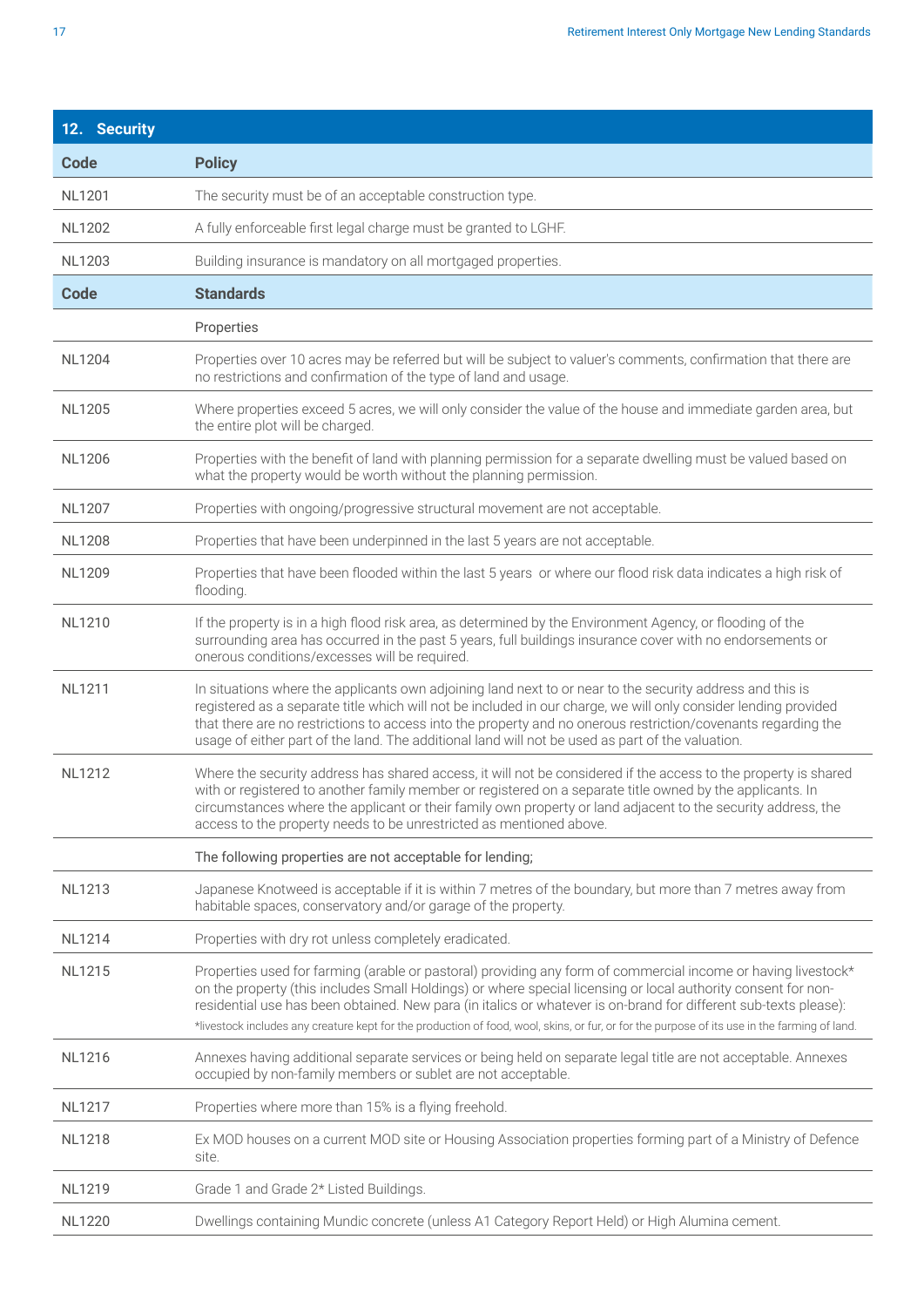| <b>NL1221</b> | Properties with onerous restrictive covenants (eg. agricultural ties).                                                                                                                                                                                                                                                                                                                                                             |
|---------------|------------------------------------------------------------------------------------------------------------------------------------------------------------------------------------------------------------------------------------------------------------------------------------------------------------------------------------------------------------------------------------------------------------------------------------|
| <b>NL1222</b> | Prefabricated Reinforced Concrete (PRC) even if repaired or panels removed.                                                                                                                                                                                                                                                                                                                                                        |
| NI 1223       | Properties defective under the 1984 Housing Act.                                                                                                                                                                                                                                                                                                                                                                                   |
| <b>NL1224</b> | Properties held in Trust.                                                                                                                                                                                                                                                                                                                                                                                                          |
| <b>NL1225</b> | Smallholdings.                                                                                                                                                                                                                                                                                                                                                                                                                     |
| <b>NL1226</b> | Caravans/Park Homes.                                                                                                                                                                                                                                                                                                                                                                                                               |
| <b>NL1227</b> | Single Skin Construction up to 15% max (of the total wall area) Within that allowance, a kitchen or bathroom<br>with a proportion of single skin can be considered if this is a single wall of single skin with underwriter referral<br>and specific comment from a valuer. Ultimately, the valuer needs to confirm that the construction will not have<br>a material impact on saleability and is suitable for mortgage purposes. |
| <b>NL1228</b> | Properties subject to Equity Share Schemes.                                                                                                                                                                                                                                                                                                                                                                                        |
| <b>NL1229</b> | Large Panel Systems.                                                                                                                                                                                                                                                                                                                                                                                                               |
| <b>NL1230</b> | Bed-sits or Studios.                                                                                                                                                                                                                                                                                                                                                                                                               |
| <b>NL1231</b> | Thatched roof.                                                                                                                                                                                                                                                                                                                                                                                                                     |
| <b>NL1232</b> | Freehold Flats.                                                                                                                                                                                                                                                                                                                                                                                                                    |
| <b>NL1233</b> | Flats above 10 storeys' in height irrespective of the subject property's location.                                                                                                                                                                                                                                                                                                                                                 |
| <b>NL1234</b> | Flats above 5 storeys with no lift access where the subject property is located on the 4th floor or above.                                                                                                                                                                                                                                                                                                                         |
| <b>NL1235</b> | Flats not covered by Block buildings insurance.                                                                                                                                                                                                                                                                                                                                                                                    |
| <b>NL1236</b> | Property where more than 50% of the total floor area forms part of an extension.                                                                                                                                                                                                                                                                                                                                                   |
| <b>NL1237</b> | Properties where Spray-foam is present in the loft space.                                                                                                                                                                                                                                                                                                                                                                          |
| <b>NL1238</b> | Liable to be subject to; clearance or compulsory purchase order.                                                                                                                                                                                                                                                                                                                                                                   |
| <b>NL1240</b> | No kitchen unless installed prior to completion.                                                                                                                                                                                                                                                                                                                                                                                   |
| <b>NL1241</b> | Properties with restrictions in place that would affect future marketability and resale value.                                                                                                                                                                                                                                                                                                                                     |
| <b>NL1242</b> | Loans secured against purchase timeshare accommodation.                                                                                                                                                                                                                                                                                                                                                                            |
| <b>NL1243</b> | Shared ownership.                                                                                                                                                                                                                                                                                                                                                                                                                  |
| <b>NL1244</b> | Shared Equity.                                                                                                                                                                                                                                                                                                                                                                                                                     |
| <b>NL1245</b> | Steel framed built before 2001 or steel-clad properties.                                                                                                                                                                                                                                                                                                                                                                           |
| <b>NL1246</b> | Properties deemed unacceptable by a valuer due to major restrictions to saleability or significant<br>structural problems.                                                                                                                                                                                                                                                                                                         |
| <b>NL1247</b> | Ex Local Authority, ex Housing Association or ex Ministry of Defence houses/bungalows/flats/maisonettes<br>valued below £100k or where pre-emption conditions have not exceeded clawback period.                                                                                                                                                                                                                                   |
| <b>NL1248</b> | Properties with water supplied by a Borehole/Spring/Well.                                                                                                                                                                                                                                                                                                                                                                          |
|               | Properties meeting the below conditions are to be referred to the Technical Underwriting Team                                                                                                                                                                                                                                                                                                                                      |
| <b>NL1249</b> | Properties offering bed and breakfast facilities where no permanent changes have been made to the home may<br>be acceptable security. Not including any business that employs others.                                                                                                                                                                                                                                              |
|               |                                                                                                                                                                                                                                                                                                                                                                                                                                    |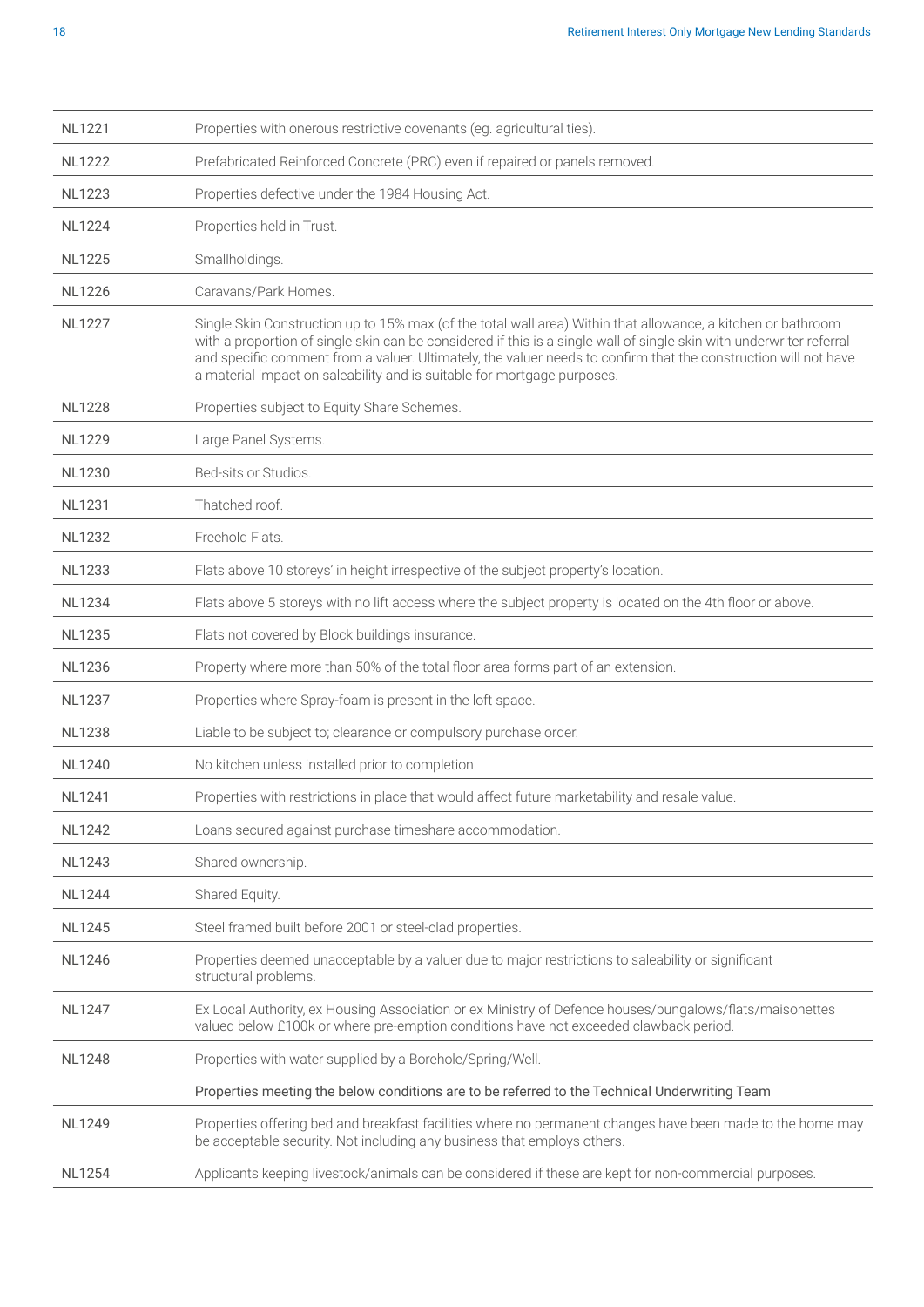| <b>NL1250</b> | Annexes sharing Council Tax banding and services of the main property are acceptable where the annexe<br>is either empty at completion or occupied by a maximum of 2 family members (which can include relatives<br>or dependant's) or a contracted live-in carer, each of whom signs a Deed of Consent. Annexes with separate<br>Council Tax banding can be acceptable subject to valuation and meeting other acceptability criteria, in<br>particular - no separate services. The annexe must be part of the main legal title. On referral underwriters<br>will consider the circumstances and follow existing rules on deed of consent. Annexes with separate Council<br>Tax bandings should be highlighted to valuer (eg. via a post valuation query) to assess any impact on<br>value/ saleability. |
|---------------|----------------------------------------------------------------------------------------------------------------------------------------------------------------------------------------------------------------------------------------------------------------------------------------------------------------------------------------------------------------------------------------------------------------------------------------------------------------------------------------------------------------------------------------------------------------------------------------------------------------------------------------------------------------------------------------------------------------------------------------------------------------------------------------------------------|
| <b>NL1251</b> | Non-traditional construction where the Valuer advises it is widely mortgageable and has high market demand.                                                                                                                                                                                                                                                                                                                                                                                                                                                                                                                                                                                                                                                                                              |
| <b>NL1252</b> | Properties with >10 acres can be referred. Where properties exceed 5 acres, we will only consider the value of<br>the house and the immediate garden area, the entire plot will be charged.                                                                                                                                                                                                                                                                                                                                                                                                                                                                                                                                                                                                              |
| <b>NL1253</b> | Properties that have been underpinned 5+ years ago, works were completed under guarantees and there has<br>been no further evidence of movement.                                                                                                                                                                                                                                                                                                                                                                                                                                                                                                                                                                                                                                                         |
| <b>NL1254</b> | Properties or land where a Sink Hole has occurred irrespective of whether the impact of that Sink Hole has<br>been resolved must be referred to ELSC.                                                                                                                                                                                                                                                                                                                                                                                                                                                                                                                                                                                                                                                    |
| <b>NL1255</b> | Timber framed dwellings built between 1900-1960 are not acceptable, before and after this period should<br>be referred.                                                                                                                                                                                                                                                                                                                                                                                                                                                                                                                                                                                                                                                                                  |
| <b>NL1256</b> | Properties with non-standard utilities, ie. 2 kitchens.                                                                                                                                                                                                                                                                                                                                                                                                                                                                                                                                                                                                                                                                                                                                                  |
| <b>NL1257</b> | Grade 2 listed building/Grade C in Scotland.                                                                                                                                                                                                                                                                                                                                                                                                                                                                                                                                                                                                                                                                                                                                                             |
| <b>NL1258</b> | Property originally built with a flat roof (Except flats).                                                                                                                                                                                                                                                                                                                                                                                                                                                                                                                                                                                                                                                                                                                                               |
| <b>NL1259</b> | Flat Roofed Property where more than 50% of the roof forms part of an extension.                                                                                                                                                                                                                                                                                                                                                                                                                                                                                                                                                                                                                                                                                                                         |
| <b>NL1260</b> | Flats above 5 storeys with no lift access where the property is below the 4th floor.                                                                                                                                                                                                                                                                                                                                                                                                                                                                                                                                                                                                                                                                                                                     |
|               | Insurance                                                                                                                                                                                                                                                                                                                                                                                                                                                                                                                                                                                                                                                                                                                                                                                                |
| <b>NL1261</b> | Buildings Insurance must be in place that is sufficient to cover the reinstatement amount or if the property is<br>part of a larger building and there is a common insurance policy in place, then the sum insured for the building<br>must be at least that amount multiplied by the total number of flats in the building.                                                                                                                                                                                                                                                                                                                                                                                                                                                                             |
| <b>NL1262</b> | Buildings Insurance must be in place under standard terms covering; fire, explosion, earthquake, storm, flood,<br>escape of water or oil, subsidence, heave, landslip and malicious damage.                                                                                                                                                                                                                                                                                                                                                                                                                                                                                                                                                                                                              |
| <b>NL1263</b> | Buildings insurance must be accepted on normal terms with no endorsements or onerous<br>conditions/excesses.                                                                                                                                                                                                                                                                                                                                                                                                                                                                                                                                                                                                                                                                                             |
|               | <b>New Build Properties</b>                                                                                                                                                                                                                                                                                                                                                                                                                                                                                                                                                                                                                                                                                                                                                                              |
| <b>NL1264</b> | A property that is occupied or transacted for the first time in its current state or converted within the last<br>2 years.                                                                                                                                                                                                                                                                                                                                                                                                                                                                                                                                                                                                                                                                               |
|               | Additionally, if the property is occupied or transacted for the first time in its current state or converted within<br>the last 6 years it should have either a warranty from LGHF approved list or a suitable Professional Consultants<br>Certificate.                                                                                                                                                                                                                                                                                                                                                                                                                                                                                                                                                  |
|               | The professional consultants must confirm.                                                                                                                                                                                                                                                                                                                                                                                                                                                                                                                                                                                                                                                                                                                                                               |
|               | • they have visited the property during construction to check its progress, its conformity with drawings<br>approved under building regulations and its conformity with drawings/instructions issued under the<br>building contract.                                                                                                                                                                                                                                                                                                                                                                                                                                                                                                                                                                     |
|               | • they will remain liable to the first purchasers and their lender and subsequent purchasers and lenders for the<br>period of 6 years from the date of the certificate; confirmed on their indemnity cover.                                                                                                                                                                                                                                                                                                                                                                                                                                                                                                                                                                                              |
|               | has appropriate qualifications and strong experience in the design and/or monitoring of the construction<br>$\bullet$ .<br>and conversion of residential buildings; and                                                                                                                                                                                                                                                                                                                                                                                                                                                                                                                                                                                                                                  |
|               | will keep a certain level of professional indemnity insurance in force to cover their liabilities under the<br>٠<br>certificate. The value of the property once completed; or £250,000 if employed directly by the borrower or, in<br>any other case, £500,000. If we require a collateral warranty from any professional adviser, this will be stated<br>specifically in the mortgage instructions.                                                                                                                                                                                                                                                                                                                                                                                                     |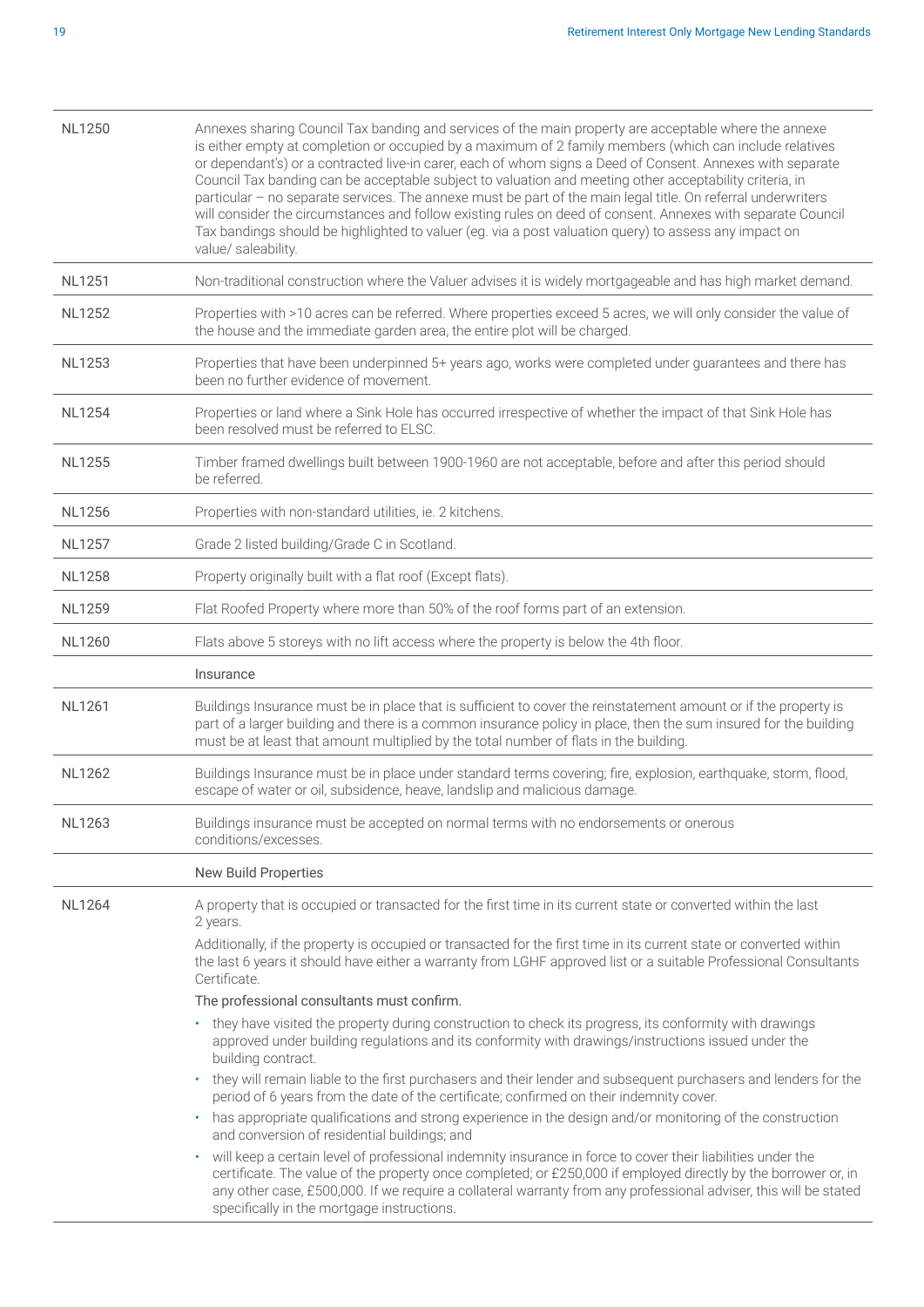|        | fellow or member of the Royal Institution of Chartered Surveyors (FRICS or MRICS); or                                                                                                                                                                           |
|--------|-----------------------------------------------------------------------------------------------------------------------------------------------------------------------------------------------------------------------------------------------------------------|
|        | fellow or member of the Institution of Structural Engineers (F.I.Struct.E or M.I.Struct.E); or<br>٠                                                                                                                                                             |
|        | fellow or member of the Chartered Institute of Building (FCIOB or MCIOB); or<br>٠                                                                                                                                                                               |
|        | fellow or member of the Architecture and Surveying Institute (FASI or MASI) (only if in conjunction with a<br>FCIOB or MCIOB qualification); or                                                                                                                 |
|        | fellow or member of the Chartered Association of Building Engineers (C.Build E MCABE and C.Build E<br>FCABE); or                                                                                                                                                |
|        | member of the Chartered Institute of Architectural Technologists (formerly British Institute of Architectural<br>Technologists) (MCIAT); or                                                                                                                     |
|        | architect registered with the Architects Registration Board (ARB). An architect must be registered with the<br>Architects Registration Board, even if also a member of another institution, for example the Royal Institute of<br>British Architects (RIBA); or |
|        | fellow or member of the Institution of Civil Engineers (FICE or MICE).<br>٠                                                                                                                                                                                     |
|        | Properties under 10 years old must have a New Build Warranty; the following have been deemed acceptable:                                                                                                                                                        |
|        | $-$ NHB                                                                                                                                                                                                                                                         |
|        | - Premier Guarantee (including LABC Hallmark and LABC New Home Warranties)                                                                                                                                                                                      |
|        | - Building Life Plans Ltd                                                                                                                                                                                                                                       |
|        | - Checkmate                                                                                                                                                                                                                                                     |
|        | - International Construction Warranties (ICW)                                                                                                                                                                                                                   |
|        | - Homeproof Warranties Ltd (formerly known as Aedis)                                                                                                                                                                                                            |
|        | - Q Assure Build Ltd                                                                                                                                                                                                                                            |
|        | - Advantage HCI                                                                                                                                                                                                                                                 |
|        | - Buildzone                                                                                                                                                                                                                                                     |
|        | - Protek                                                                                                                                                                                                                                                        |
|        | - Ark Insurance Group                                                                                                                                                                                                                                           |
|        | - One Guarantee                                                                                                                                                                                                                                                 |
|        | - Global Home Warranties                                                                                                                                                                                                                                        |
|        | - ABC+ Warranty                                                                                                                                                                                                                                                 |
|        | - Build Assure                                                                                                                                                                                                                                                  |
|        | A new warranty provider can be considered for approval by sending details to the product team for review and<br>progress to an application for assessment.                                                                                                      |
|        | Commercial Use at the Property                                                                                                                                                                                                                                  |
| NL1265 | For applications with a commercial use these will need to satisfy our requirements below:                                                                                                                                                                       |
|        | The property must be occupied and used exclusively by the applicant for their own business purpose.<br>۰                                                                                                                                                        |
|        | The surveyor must be able to value the property on a residential basis ignoring any business use.<br>۰                                                                                                                                                          |
|        | The property is capable of being sold as a standard residence without extensive modification and expense.<br>۰                                                                                                                                                  |
|        | The surveyor must be aware of the full usage of the property at the time of instruction.<br>٠                                                                                                                                                                   |
|        | The property must be wholly or predominantly classified as residential under planning legislation.<br>٠                                                                                                                                                         |
|        | Any applications deemed to meet this criteria and progress to valuation may still be deemed unacceptable<br>where the surveyor considers the commercial use to materially impact the marketability of our security.                                             |
|        | The underwriter should consider how easily the property could be converted back to a standard residential<br>accommodation in the event of LGHF having to sell as a mortgagee in possession i.e., a home office should                                          |

only require the removal of a desk/filing cabinet.

Recognised Qualifications: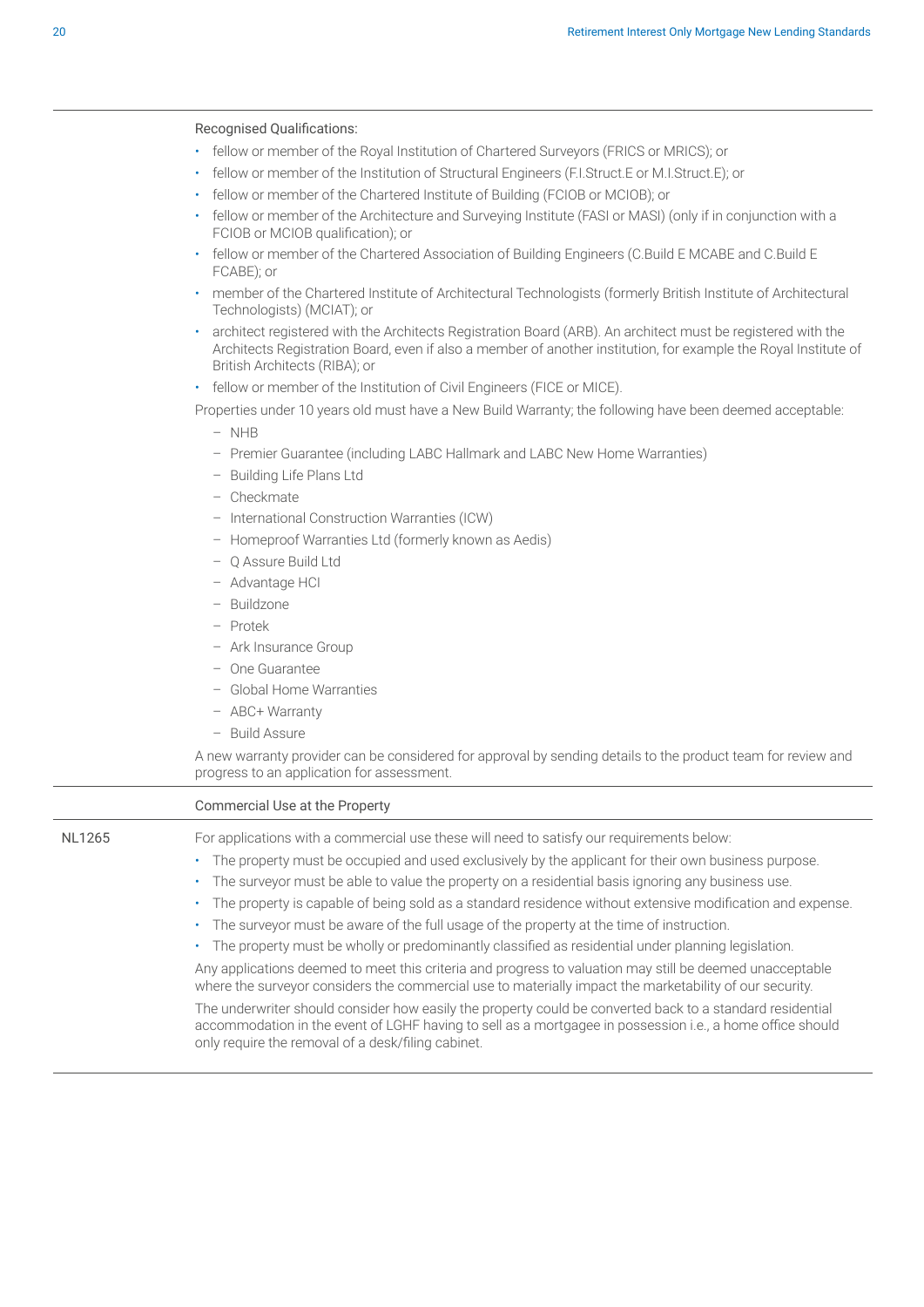|               | Property in proximity to a commercial business                                     |                                                                                                                                      |
|---------------|------------------------------------------------------------------------------------|--------------------------------------------------------------------------------------------------------------------------------------|
| <b>NL1266</b> | <b>Class E (formerly A1)</b>                                                       |                                                                                                                                      |
|               | <b>Use</b>                                                                         | Our guidance                                                                                                                         |
|               | for the retail sale of goods other than hot food,                                  |                                                                                                                                      |
|               | as a post office,                                                                  |                                                                                                                                      |
|               | for the sale of tickets or as a travel agency,                                     |                                                                                                                                      |
|               | for the sale of sandwiches or other cold food for<br>consumption off the premises, | Above/Below - Accept<br>Adjacent/Neighbouring - Accept                                                                               |
|               | for hairdressing,                                                                  | However, where the valuer considers the proximity<br>of the commercial use would materially impact                                   |
|               | for the display of goods for sale,                                                 | marketability of our security the application will<br>be declined.                                                                   |
|               | for the hiring out of domestic or personal goods or<br>articles,                   |                                                                                                                                      |
|               | for the reception of goods to be washed, cleaned or<br>repaired                    |                                                                                                                                      |
|               |                                                                                    | <b>Class E (formerly A2)</b>                                                                                                         |
|               | <b>Use</b>                                                                         | Our guidance                                                                                                                         |
|               | <b>Financial Services</b>                                                          | Above/Below - Accept                                                                                                                 |
|               | Professional services (other than health or medical<br>services)                   | Adjacent/Neighbouring - Accept<br>However, where the valuer considers the proximity<br>of the commercial use would materially impact |
|               | Any other services which it is appropriate to provide<br>in a shopping area.       | marketability of our security the application will<br>be declined.                                                                   |
|               |                                                                                    |                                                                                                                                      |
|               |                                                                                    | <b>Class E (formerly A3)</b>                                                                                                         |
|               | <b>Use</b>                                                                         | <b>Guidance</b>                                                                                                                      |
|               | Use for the sale of food or drink for consumption on                               | Above / Below - Refer                                                                                                                |

premises.

the premises or of hot food for consumption off the Adjacent / Neighbouring – Refer The property must be in a desirable area with good demand, readily saleable and readily marketable.

#### **Class E (formerly B1)**

| Use                                                                                         | Guidance                                                                                                                                                                                                                                             |
|---------------------------------------------------------------------------------------------|------------------------------------------------------------------------------------------------------------------------------------------------------------------------------------------------------------------------------------------------------|
| An office other than a use within former class A2<br>(financial and professional services), | Generally, acceptable where the commercial use<br>of the premises below, adjacent or proximity to<br>the subject property falls under the 'OFFICE' class.<br>Where the commercial use of the premises below is<br>a laboratory this is unacceptable. |

We should consider a Sandwich Shop can fall into class A1 if no hot food is prepared. Primary cooking cannot take place on class A1 premises, but hot dishes can be prepared off site and held at a set temperature or reheated. This is a model that Eat, Pret-A-Manger and other lunchtime favourites are exploiting to meet A1 requirements.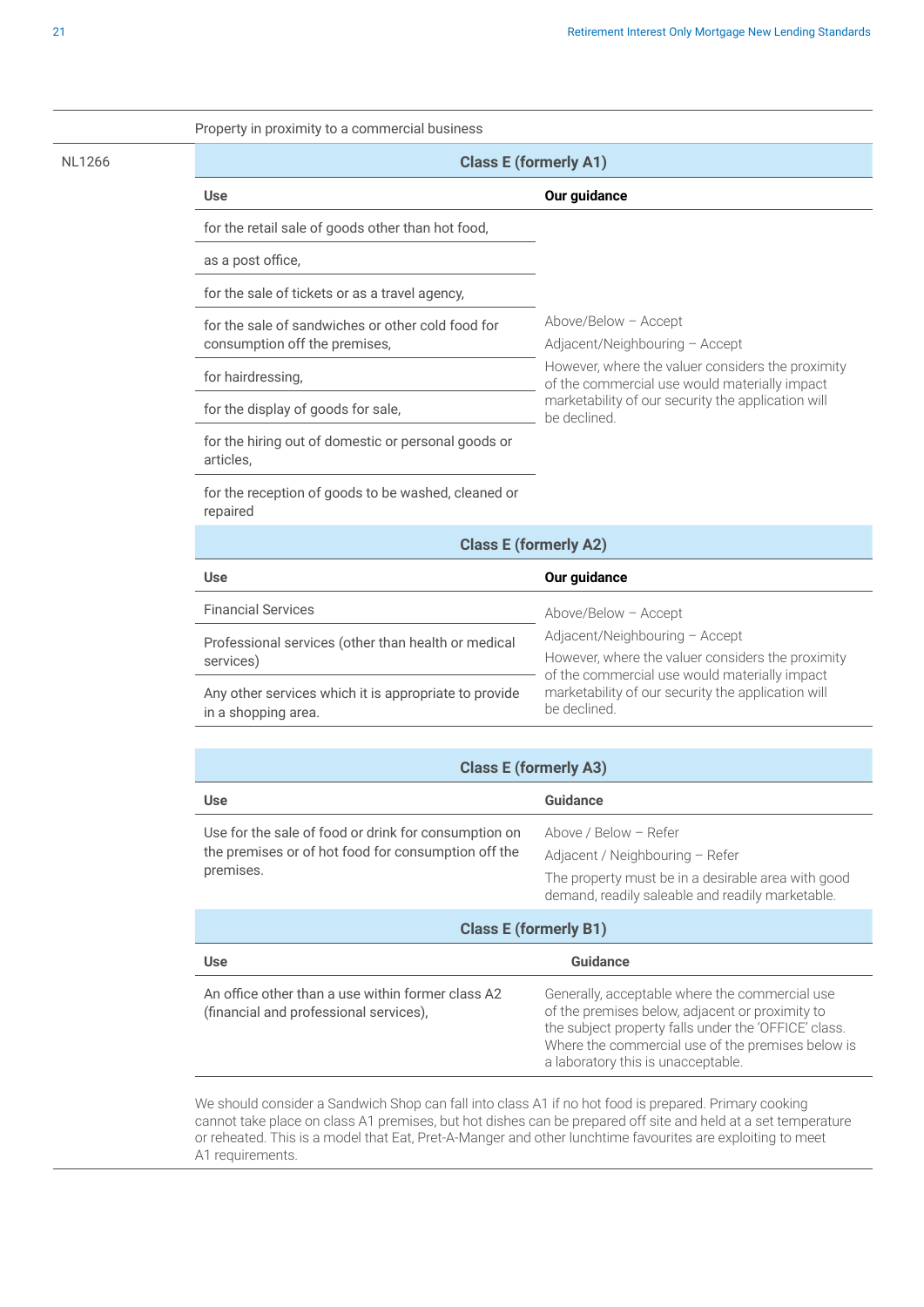<span id="page-21-0"></span>

| <b>NL1267</b> | <b>Solar Panels</b>                                                                                                                                                                                                                                                                                                                                                                                                                                                                                                                                                                                 |
|---------------|-----------------------------------------------------------------------------------------------------------------------------------------------------------------------------------------------------------------------------------------------------------------------------------------------------------------------------------------------------------------------------------------------------------------------------------------------------------------------------------------------------------------------------------------------------------------------------------------------------|
|               | · Solar panels are acceptable if owned outright by the customer or the 'Air Space' lease complies with the UK<br>Finance Guidance. Whether owned or leased the valuer will need to confirm that the solar panels will not<br>adversely affect the saleability of the property and other approvals.                                                                                                                                                                                                                                                                                                  |
|               | We require a copy of the Air Space Lease before the applications can proceed. Our Legal representative<br>$\bullet$<br>will check the lease complies with the UK Finance Guidance. If the lease does not comply with UK Finance<br>Guidance, the application will be declined.                                                                                                                                                                                                                                                                                                                      |
| <b>NL1268</b> | Retentions                                                                                                                                                                                                                                                                                                                                                                                                                                                                                                                                                                                          |
|               | • We do not accept any cases with a Retention. However, Undertakings may, at the discretion of the<br>Underwriter be considered where the works are considered non-essential. The applicants will have sufficient<br>funds to carry out the works following completion and the nature of the works do not affect the structural<br>integrity of the property.                                                                                                                                                                                                                                       |
|               | LGHF may require works to be carried out by suitably qualified contractors before Offer or Completion. In<br>$\bullet$<br>some instances, we may set out Offer conditions for the works to be carried out within an agreed period<br>after completion.                                                                                                                                                                                                                                                                                                                                              |
|               | Where the Valuer confirms that essential repairs are required, no monies will be released until the essential<br>$\bullet$<br>repairs have been undertaken. Upon completion of the works, the applicant would need to provide evidence<br>of the completed work, i.e. the schedule of works &/or invoice & guarantees provided. Alternatively, LGHF<br>may instruct the Valuer to reinspect the property to confirm that the works have been carried out to the<br>Valuer's satisfaction, confirm its suitability for mortgage purposes and provide a revised valuation figure<br>where applicable. |
|               | • Where the Valuer confirms that specialist reports are required, we will require the applicant to arrange the<br>reports at their own expense. The specialist reports will be sent to the Valuer for comment. Any repairs<br>deemed essential must be carried out prior to funds release.                                                                                                                                                                                                                                                                                                          |

| 13. Location/Tenure/Occupation |                                                                                                                                                                                                                                                                                                   |  |
|--------------------------------|---------------------------------------------------------------------------------------------------------------------------------------------------------------------------------------------------------------------------------------------------------------------------------------------------|--|
| Code                           | <b>Policy</b>                                                                                                                                                                                                                                                                                     |  |
| <b>NL1301</b>                  | England and Wales (Freehold, Leasehold)<br>Mainland Scotland (Absolute Owner/Heritable Title & Leasehold)                                                                                                                                                                                         |  |
| <b>Code</b>                    | <b>Standards</b>                                                                                                                                                                                                                                                                                  |  |
| <b>NL1302</b>                  | Lending in England, Mainland Scotland & Wales is permitted.<br>Lending in Northern Ireland is not permitted.                                                                                                                                                                                      |  |
| <b>NL1303</b>                  | Acceptable tenure:<br>Leasehold, subject to;<br>• Age of youngest borrower plus unexpired lease must be a minimum of 175 years. Where a case falls one<br>year short of this requirement a Technical Underwriter can approve.                                                                     |  |
| <b>NL1304</b>                  | Good Leasehold Title will be considered but subject to solicitor's comments.                                                                                                                                                                                                                      |  |
| <b>NL1305</b>                  | If the borrower owns both the Freehold and Leasehold interests in the security, they should both be charged.                                                                                                                                                                                      |  |
| <b>NL1306</b>                  | Properties where service charge and ground rent combined exceeds 1.5% of property value are not allowed.                                                                                                                                                                                          |  |
| <b>NL1307</b>                  | The Exception Lending Sub Committee (ELSC) will have approval to accept service charges and ground rent<br>combined up to 1.75% of the property value.                                                                                                                                            |  |
| <b>NL1308</b>                  | Ground rent reviews to be a minimum of 21 years from commencement of the lease, and at no more frequent<br>intervals thereafter.                                                                                                                                                                  |  |
| <b>NL1309</b>                  | Increases in Ground Rent, at review, must be limited to no more than, either: a doubling of the rent payable<br>immediately prior to the review or, a figure increased in accordance with the percentage change in Retail Price<br>Index or Consumer Price Index over the previous review period. |  |
| <b>NL1310</b>                  | Where service charge increases are calculated by another means, such as incremental multiplications, the<br>amount of service charge due in 25 years should be no more than 1.5% of the current property value.                                                                                   |  |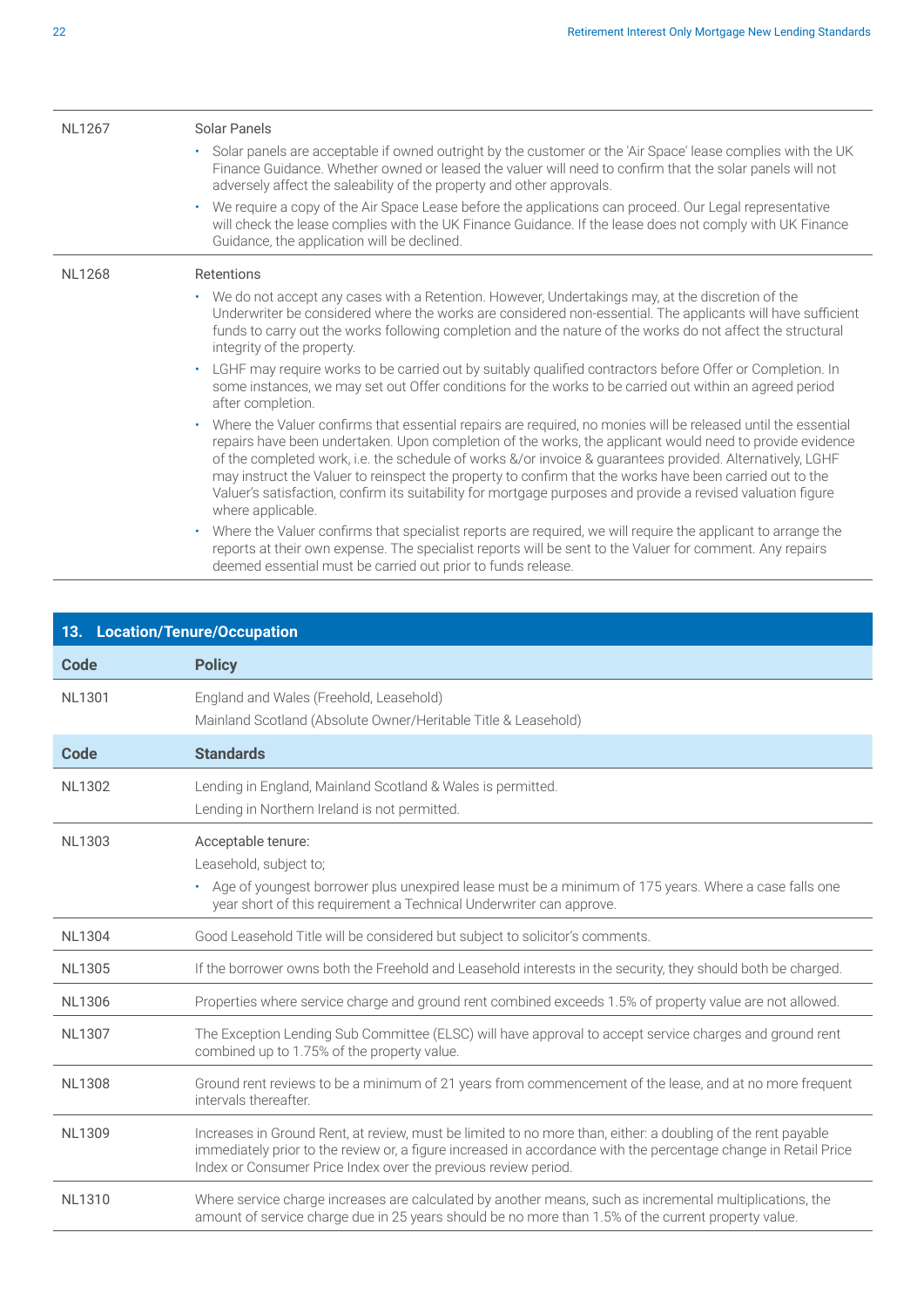| <b>NL1311</b> | There is not a provision that the lease is forfeit if the lessee becomes bankrupt.                                                                                                                                                                                                                                                                                                                                                                                                                                   |
|---------------|----------------------------------------------------------------------------------------------------------------------------------------------------------------------------------------------------------------------------------------------------------------------------------------------------------------------------------------------------------------------------------------------------------------------------------------------------------------------------------------------------------------------|
| <b>NL1312</b> | Properties where resale fees exceed 3% of property value are not allowed.                                                                                                                                                                                                                                                                                                                                                                                                                                            |
| <b>NL1313</b> | Heritable subject to; the property being in Scotland.                                                                                                                                                                                                                                                                                                                                                                                                                                                                |
| <b>NL1314</b> | Freehold, subject to; the property not being a flat.                                                                                                                                                                                                                                                                                                                                                                                                                                                                 |
| <b>NL1315</b> | Commonhold properties are not acceptable.                                                                                                                                                                                                                                                                                                                                                                                                                                                                            |
|               | Occupation                                                                                                                                                                                                                                                                                                                                                                                                                                                                                                           |
| <b>NL1316</b> | The applicants must be the same as those that are/will be on the Proprietorship Register held by<br>HM Land Registry.                                                                                                                                                                                                                                                                                                                                                                                                |
| <b>NL1317</b> | A maximum of 2 registered parties is permissible.                                                                                                                                                                                                                                                                                                                                                                                                                                                                    |
| <b>NL1318</b> | Where registered parties are removed from the title, we require satisfaction that the re-mortgage will include a<br>permanent and financial separation of all interests.                                                                                                                                                                                                                                                                                                                                             |
| NL1319        | If the property is owned and occupied by two spouses or partners, the mortgage must be taken out on a joint<br>basis. If it is only owned by one of them then the spouse / partner who is not on the title deeds will need legal<br>advice and must be added to the title deeds and the mortgage.                                                                                                                                                                                                                    |
| <b>NL1320</b> | In order for a lodger to be acceptable, they must be taking one room in the property where the borrower also<br>resides and sharing the facilities of the property.                                                                                                                                                                                                                                                                                                                                                  |
| <b>NL1321</b> | Lodgers must be advised to seek independent legal advice and sign a Deed of Consent.                                                                                                                                                                                                                                                                                                                                                                                                                                 |
| <b>NL1322</b> | A maximum of two lodgers are permitted.                                                                                                                                                                                                                                                                                                                                                                                                                                                                              |
| <b>NL1323</b> | Other adult occupiers living at the property who are not party to their mortgage are required to sign a Deed of<br>Consent to waive to any claim on the property (over the age of 17 before completion).                                                                                                                                                                                                                                                                                                             |
| <b>NL1324</b> | Live-in-carers are exempt from completing a deed of consent where they are from a company providing live-in-<br>care services (providing short term rolling care only). Solicitor instructions include the recommendation that the<br>occupier takes legal advice.                                                                                                                                                                                                                                                   |
| <b>NL1325</b> | Where underwriters are on notice that there may be additional occupiers who have not been declared on the<br>application form, they should make enquiries and condition the Offer of Loan for completion of a Customer<br>Declaration of No Additional Occupancy.                                                                                                                                                                                                                                                    |
| <b>NL1326</b> | In cases where a formal notification has been made that a person or persons has/have expressly. asserted<br>their rights over the property, be it in writing or verbally, the case cannot proceed to completion and will not be<br>accepted.                                                                                                                                                                                                                                                                         |
| <b>NL1327</b> | In Scotland, Deeds of Consent are not applicable as there are no rights of occupancy except in cases of<br>matrimonial home rights.                                                                                                                                                                                                                                                                                                                                                                                  |
| <b>NL1328</b> | Where the occupant is a dependant of unsound mind the occupier's declaration may be signed on their behalf<br>by a person holding Enduring Power of Attorney registered with the Court of Protection. Alternatively, we will<br>consider removing this requirement if we have confirmation from the occupier's Doctor (GP) that they have<br>no mental capacity to sign a Waiver and sight of a care plan indicating the arrangements that are in place<br>following the death or long-term care of the borrower(s). |
| <b>NL1329</b> | Marital Status; it is not sufficient for a residing spouse to sign a Deed of Consent, they must be party to<br>the loan.                                                                                                                                                                                                                                                                                                                                                                                             |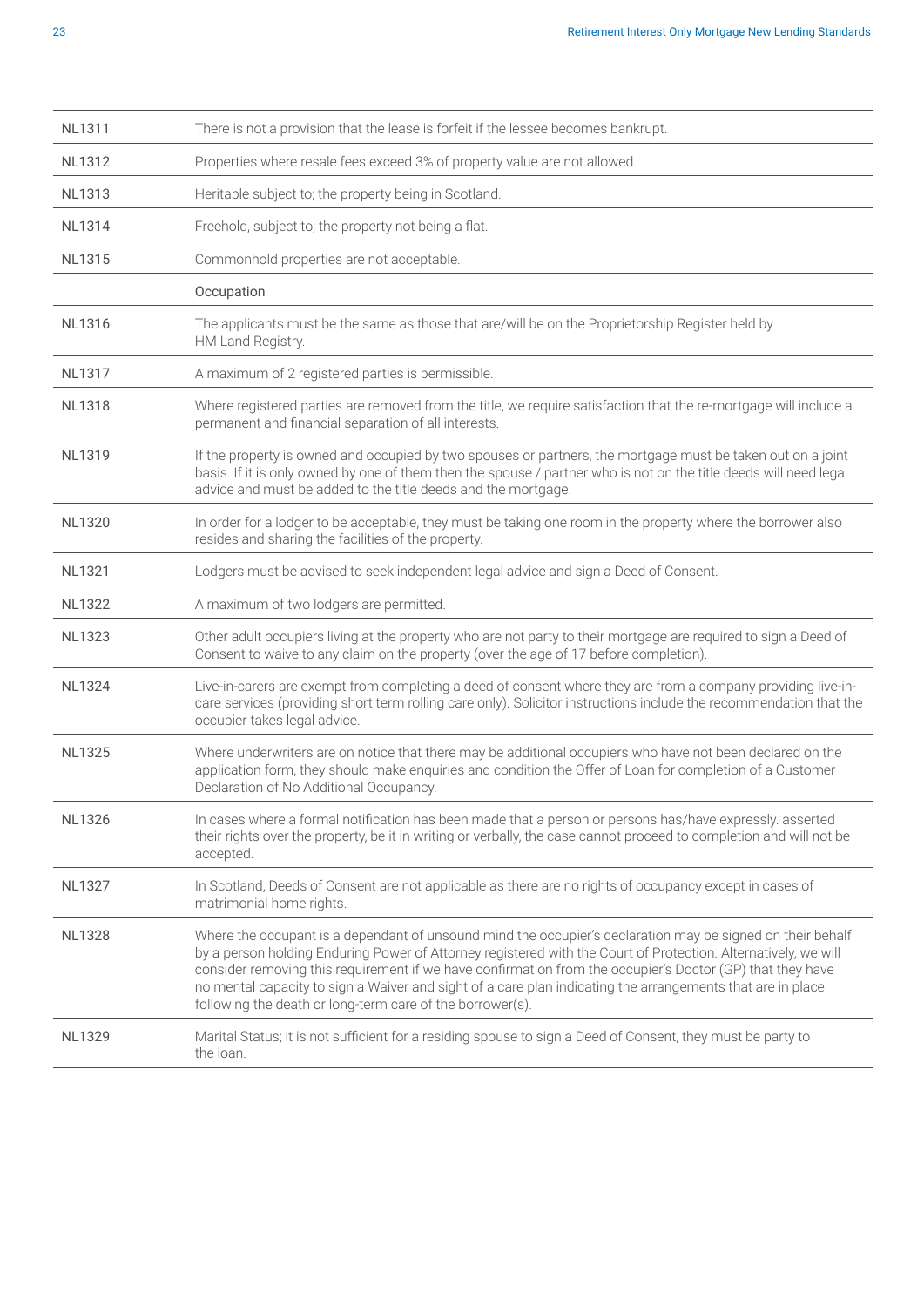<span id="page-23-0"></span>

| 14. Valuation |                                                                                                                                                   |
|---------------|---------------------------------------------------------------------------------------------------------------------------------------------------|
| Code          | <b>Policy</b>                                                                                                                                     |
| <b>NL1401</b> | Every application must be supported by an acceptable valuation of the security by a panel valuer.                                                 |
| Code          | <b>Standards</b>                                                                                                                                  |
| NL1402        | The only acceptable valuations for new lending are:<br>Internal inspection by a panel valuer                                                      |
| NL1403        | All details on the valuation report must be completed and the valuer must confirm the property is suitable<br>security for LGHF.                  |
|               | Where a customer has had a standard mortgage valuation already carried out in England and Wales this<br>cannot be used for our Mortgage purposes. |
| <b>NL1404</b> | Mortgage Offer cannot be issued until the structural report is obtained (where requested in the valuation).                                       |

| <b>15. Existing Mortgage Customers</b> |                                                                                                                                                                                                                                                                                                                                                        |  |
|----------------------------------------|--------------------------------------------------------------------------------------------------------------------------------------------------------------------------------------------------------------------------------------------------------------------------------------------------------------------------------------------------------|--|
| Code                                   | <b>Policy</b>                                                                                                                                                                                                                                                                                                                                          |  |
|                                        | N/A                                                                                                                                                                                                                                                                                                                                                    |  |
| Code                                   | <b>Standards</b>                                                                                                                                                                                                                                                                                                                                       |  |
| <b>NL1501</b>                          | <b>Lending Source</b><br>LGHF customers can apply for portability without using an intermediary if they apply through our Customer<br>Contact Centre.<br>Portability applications must be on an advised basis.                                                                                                                                         |  |
|                                        | <b>Lending Purpose</b>                                                                                                                                                                                                                                                                                                                                 |  |
| <b>NL1502</b>                          | Portability can be completed with other variations; additional loan, transfer of equity, account amend.                                                                                                                                                                                                                                                |  |
| <b>NL1503</b>                          | Where a customer is being removed from the mortgage as part of the portability application the relevant form<br>should be completed by the party being removed from the mortgage. Transfer of Equity standards can be<br>found within the Account Amendments Lending Standards.                                                                        |  |
| <b>NL1504</b>                          | Where a customer is new to LGHF and being added to the mortgage as part of the port they must meet new<br>customer lending standards.                                                                                                                                                                                                                  |  |
| <b>NL1505</b>                          | Where there is no increased risk on the existing lending, and the case falls outside the policy exception rule, the<br>decision to decline a portability application must be authorised by a Technical Underwriter.                                                                                                                                    |  |
|                                        | <b>Customer Verification</b>                                                                                                                                                                                                                                                                                                                           |  |
| <b>NL1506</b>                          | When the original mortgage was opened, ID &V checks for all customers will have been completed and a record<br>retained on file, to comply with the requirements of the Money Laundering Regulations Act 2007.                                                                                                                                         |  |
| <b>NL1507</b>                          | Where a customer is completing new lending, checks must be made to verify all customers, party to the<br>mortgage. This should be done by matching the signature(s) on the new lending application, to the signature(s)<br>we already hold on file. This is a fraud check which helps ensure that all customers are fully aware of the<br>application. |  |
| <b>NL1508</b>                          | If a signature cannot be matched or there is no signature on file, then up to date ID must be obtained that<br>contains a matching signature, such as a passport or driving licence, so the customer can be verified.                                                                                                                                  |  |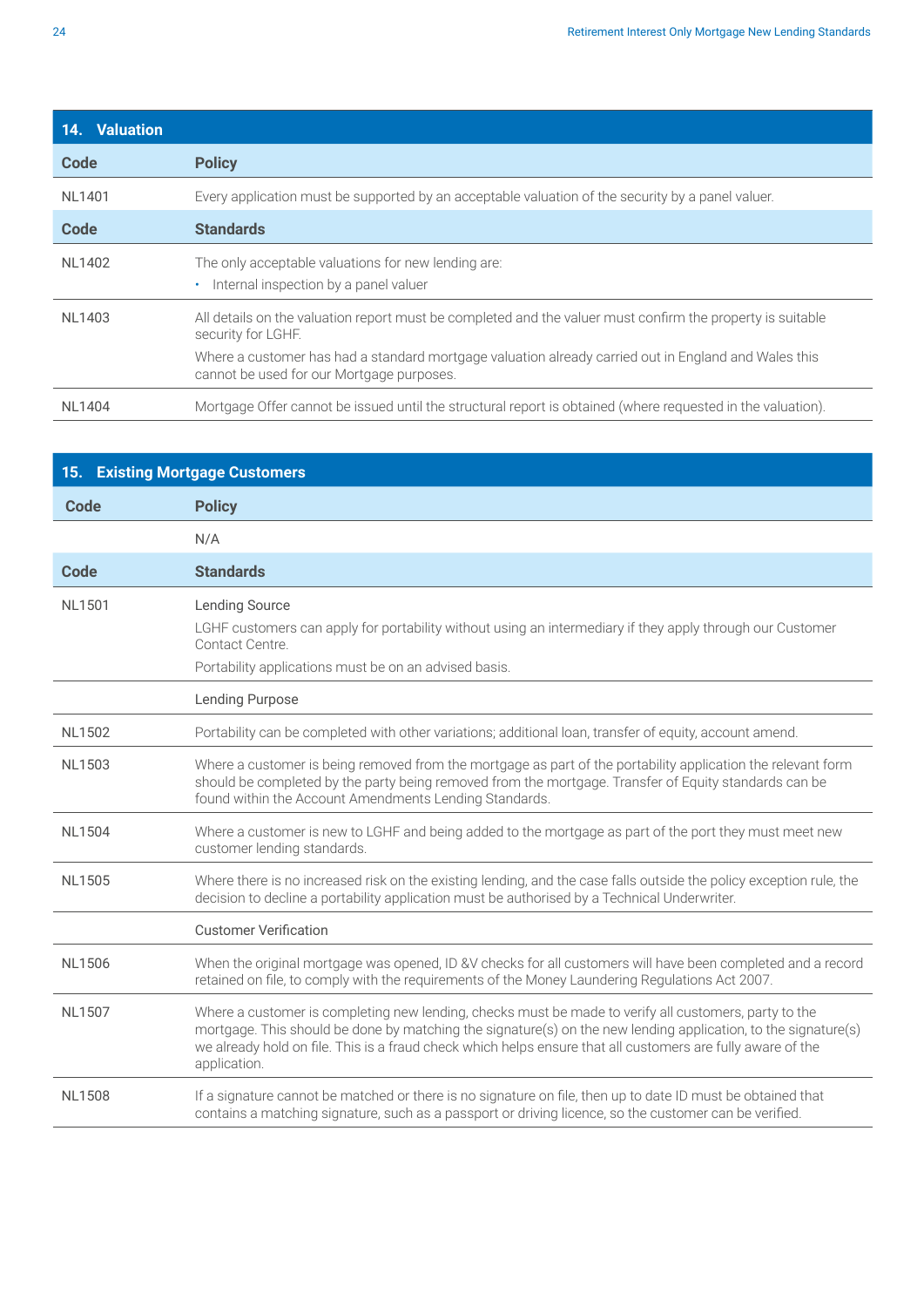<span id="page-24-0"></span>

| 16. Expiry Dates |                                               |                     |  |
|------------------|-----------------------------------------------|---------------------|--|
| <b>Code</b>      | <b>Policy</b>                                 |                     |  |
|                  | N/A                                           |                     |  |
| <b>Code</b>      | <b>Standards</b>                              |                     |  |
| <b>NL1601</b>    | Standard                                      | <b>Expiry Point</b> |  |
|                  | Mortgage Offer                                | 180 days            |  |
|                  | <b>AIP Decision</b>                           | 90 days             |  |
|                  | Application form and supporting verifications | 90 days             |  |
|                  | <b>Standard Valuation</b>                     | 180 days            |  |

| 17. Policy Exceptions |                                                                                                                                                                                                                                                                                                                                                                                                                        |  |
|-----------------------|------------------------------------------------------------------------------------------------------------------------------------------------------------------------------------------------------------------------------------------------------------------------------------------------------------------------------------------------------------------------------------------------------------------------|--|
| Code                  | <b>Standards</b>                                                                                                                                                                                                                                                                                                                                                                                                       |  |
| N/A                   | Policy Exceptions - Not Permitted<br>Mandatory Standard Exceptions - Not Permitted<br>Standard Exceptions - Discretion to override, where an appropriate risk rationale exists                                                                                                                                                                                                                                         |  |
| Code                  | <b>New Mortgage Customers</b>                                                                                                                                                                                                                                                                                                                                                                                          |  |
| N/A                   | Policy Exceptions - Only permitted in accordance with MCOB 11.6.3 and/or MCOB11.7<br>Mandatory Standard Exceptions - Only permitted in accordance with MCOB 11.6.3 and/or MCOB11.7<br>The following codes would need to be applied;<br>MCOB $11.6.3$ - Affordability rules<br>$MCOB$ 11.7 – Transitional Arrangement rules<br>Standard Exceptions - Discretion to override, where an appropriate risk rationale exists |  |

| 18.<br><b>Glossary</b>                  |                                                                                                                                                                                                                                     |
|-----------------------------------------|-------------------------------------------------------------------------------------------------------------------------------------------------------------------------------------------------------------------------------------|
| <b>Key Wordings/</b><br><b>Meanings</b> | <b>Definition</b>                                                                                                                                                                                                                   |
| <b>Borrower</b>                         | A borrower is a customer of LGHF and is someone who we have lent money to.                                                                                                                                                          |
| Concessionary<br>Purchase               | You are buying a property at a discounted amount, therefore paying it less than the market value.                                                                                                                                   |
| Diplomatic<br>Immunity                  | Diplomatic immunity is a form of legal immunity that ensures diplomats are given safe passage and are<br>considered not susceptible to lawsuit or prosecution under the host country's laws, although they can still<br>be expelled |
| Dividend Income                         | Distributions of earnings to shareholders that may be in the form of cash, stock, or property, within the UK<br>dividends are taxed at a different amount.                                                                          |
| <b>Execution Only</b>                   | Taking a mortgage out without receiving any advice from a qualified person                                                                                                                                                          |
| <b>External Appraisal</b><br>(EA)       | Also known as a drive by, a valuer will visit the outside of a property and with knowledge of the area provide a<br>valuation of the property, they will not complete a full internal inspection of the property.                   |
| Guaranteed<br>Income                    | This includes income that is received on a regular basis and forms part of a contractual arrangement between<br>employer/employee, pension provider/pensioner.                                                                      |